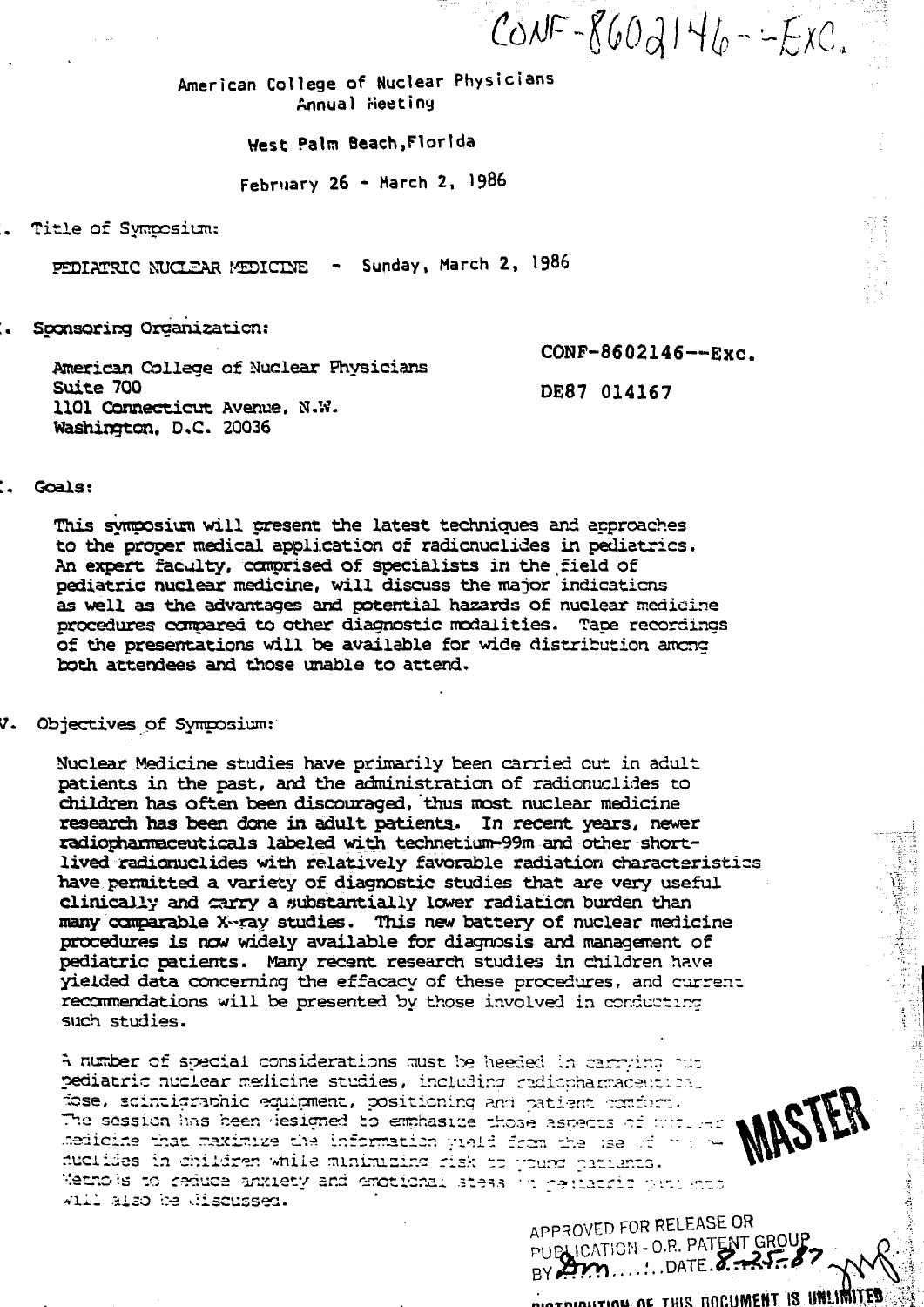There are many redical conditions that are ceculiar to children, such as concentral anomalies and a variety of tumors, in which nuclear medicine offers clinically useful studies that give more accurate ir.fsrraticn with a lover radiation dese compared to X-ray studies. A number of clinical conditions have received much attention lately, such as biliary atresia, in which hepatcbiliary scanning is of great value, and the battered-child syndrome, in which skeletal scintisrathy sives much information. Many current nuclear medicine studies are mere frequently indicated in children than adults, such as radionuclide cystography and scintigraphic detection of Mechel's divarticuli. Those studies specifically indicated in cnildren will be arsnasized.

In the current climate of cost-containment, safe, cost-effective diagnostic studies are desireable in all patient groups, thus bediatric nuclear medicine studies should be encouraged where appropriate. Tne nurpese of the session will be to acquaint bcth practicing nuclear physicians and pediatricians with the 'vide range, advantages and indications for diagnostic nuclear r.edicir.e studies in pediatric patients. The session will emphasize the major crgan systers and common disorders that are reliably assessed with nuclear medicine studies.

V. Sumary:

Many advances in nuclear madicine as well as recent changes in the diagnostic approach to patients '[\ave created the need to assess the current role of nuclear medicine in the care and management of pediatric patients. This syrnposium, canprised of several experts in the field of pediatric nuclear xedicine, will present the latest technology and approaches to the radicnuciide assessment of childhood disorders. This session is expected to reach a large, national audience of both nuclear medicine physicians and pediatricians, in part because it has been scheduled to take place on the day immediately preceding the start of the nid-winter Conjoint Meeting of the Society cf Nuclear Medicine in the same city. In addition, tape recordings will re available for vide distribution to reach those unable tc attend.

Following are papers presented by Drs. James J. Conway, Joe C. Leonard, Philip Matin, John H. Miller and Aslam R. Siddiqui.

> Andrew M. Keenan, M.D. Moderator Pediatric Nuclear Medicine Program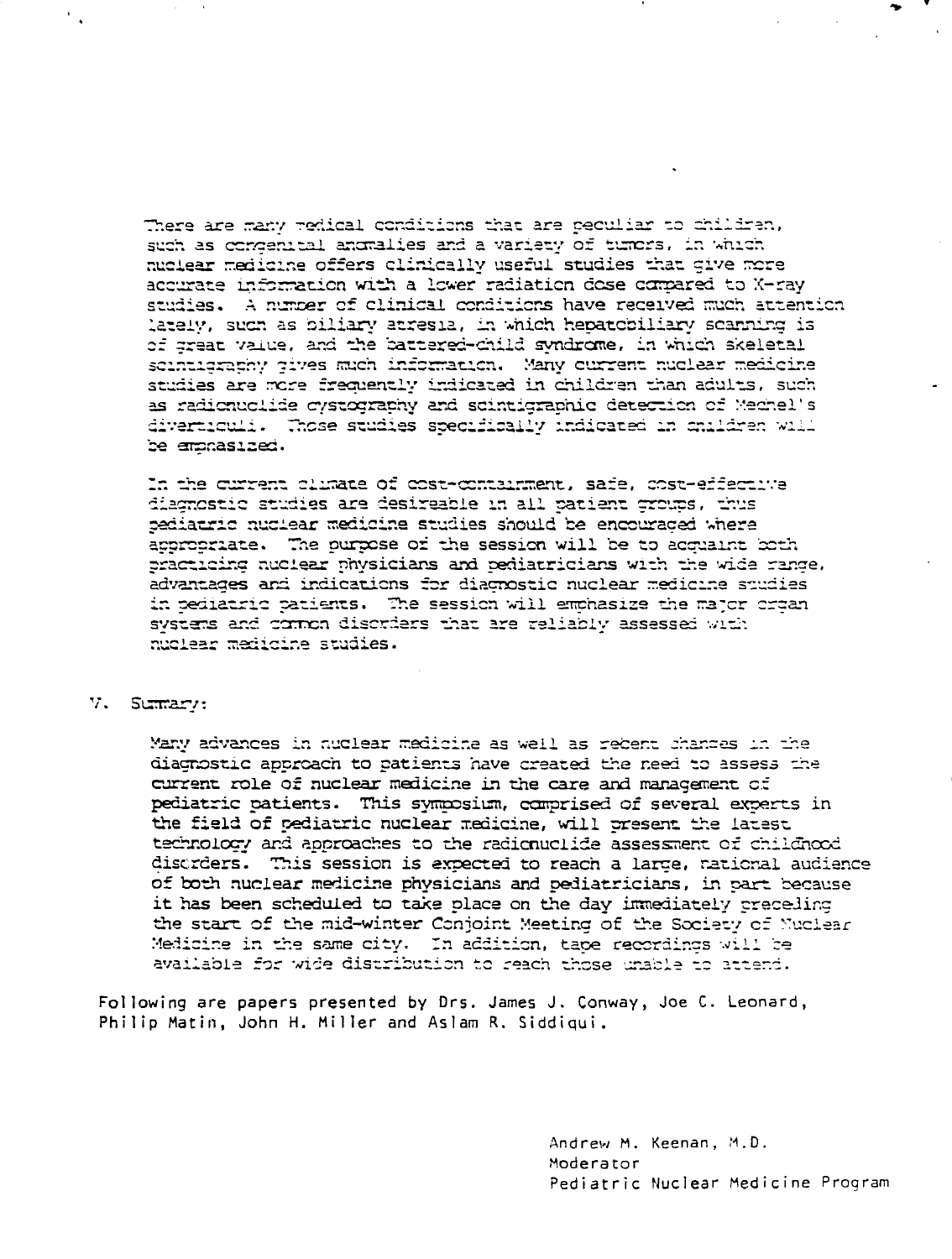# PEDIATRIC NUCLEAR MEDICINE: PRACTICAL CONSIDERATIONS AND SPECIALIZED STUDIES JAMES J. CONWAY. M.D.

# HISTORICAL VIGNETTE:

The initial application of radioisotopes in children was to study thyroid diseases. The development of rectilinear imaging had minimum impact upon the growth of pediatric nuclear medicine because of the time constraints which limited its usefulness in the restless child. The major stimulus for the growth and development of pediatric nuclear medicine was the development of the gamma camera and suitable radiopharmaceuticals of short half-life. Among these were  $99m$ Tc pertechnetate introduced by Paul Harper at the University of Chicago and  $^{123}$ I sodium iodide introduced by William Myers at the University of Ohio. Further stimulus occurred with the development of <sup>99m</sup>Tc sulfur colloid kits and the introduction of <sup>99m</sup>Tc phosphate compounds by Subramanian in New York. The early gamma cameras were small in size but were suitable for the study of entire organs in small pediatric patients. The early pioneers in the introduction of radionuclide imaging with hospitals were Mel Tefft at the Boston Children's Hospital, Larry Samuels at the Columbus Children's Hospital and James Conway at the Children's Memorial Hospital in Chicago. The development of pediatric nuclear medicine was further stimulated by Ted Treves at the Boston Children's Medical Center and David Gilday at the Hospital for Sick Children in Toronto, Ontario, Canada.

A number of impediments inhibited the growth and development of pediatric nuclear medicine. Included among these impediments were; the limitations of early instrumentation designed for primary use in adults; the adoption of strict Regulatory requirements tor the use or radioisotopes in children by the Nuclear Regulatory Commission and the Food and Drug Administration; the lack of clinical trials in pediatric patients for new drug applications; the public attitude i Radiation Hysteria); and the physicians conservative approach to the use of any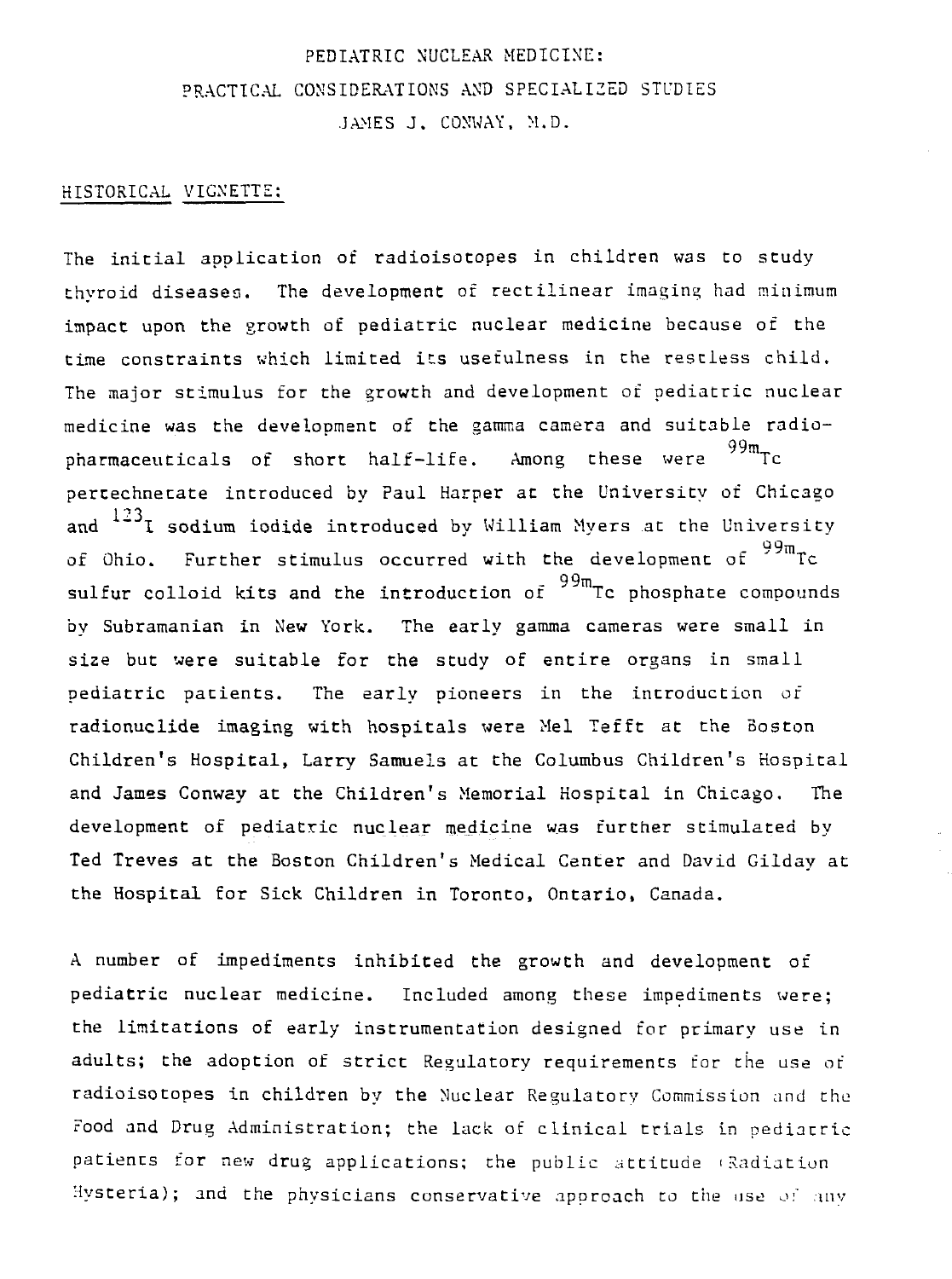radiation in children. Finally, there was and continues to be a lack of training programs for physicians and technologists in the application of radioisotopes in children.

The nuclear medicine community has attempted to overcome these impediments through education via scientific presentations, seminars and books on pediatric nuclear medicine. Important in this effort was the Nuclear Chicago Corp. of Chicago through their early nuclear medicine seminars, the Johns Hopkins Institutions seminar by Henry Wagner and A. Everett James and their subsequent publication of the first book on pediatric nuclear medicine and the 1973 seminar from the Children's Hospital of San Francisco with the publication of its proceedings by Hirsch Handmaker. Subsequent founding of the Pediatric Nuclear Medicine Club in 1974 insured a continuing growth and development of interest in the field of Pediatric Nuclear Medicine.

#### PRACTICE PHILOSOPHY:

ł

ĵ.

 $\mathbf{f}$ 

Pediatric nuclear medicine must be approached as a consultative service. All available information should be utilized, including examining the child, talking with the parents, reviewing the patient records, other imaging studies and discussing the problem with the referring physician. Studies should be tailored to answer specific questions of the referring physician. Equipment must be adapted to the patient's needs. The "limited examination" has a very limited role in pediatric nuclear medicine.

The increased sensitivity but low specificity rendered nuclear medicine techniques ideal for screening patients with suspected disorders. As clinical acumen increased, specificity improved and nuclear medicine studies became more directed toward specific problem solving.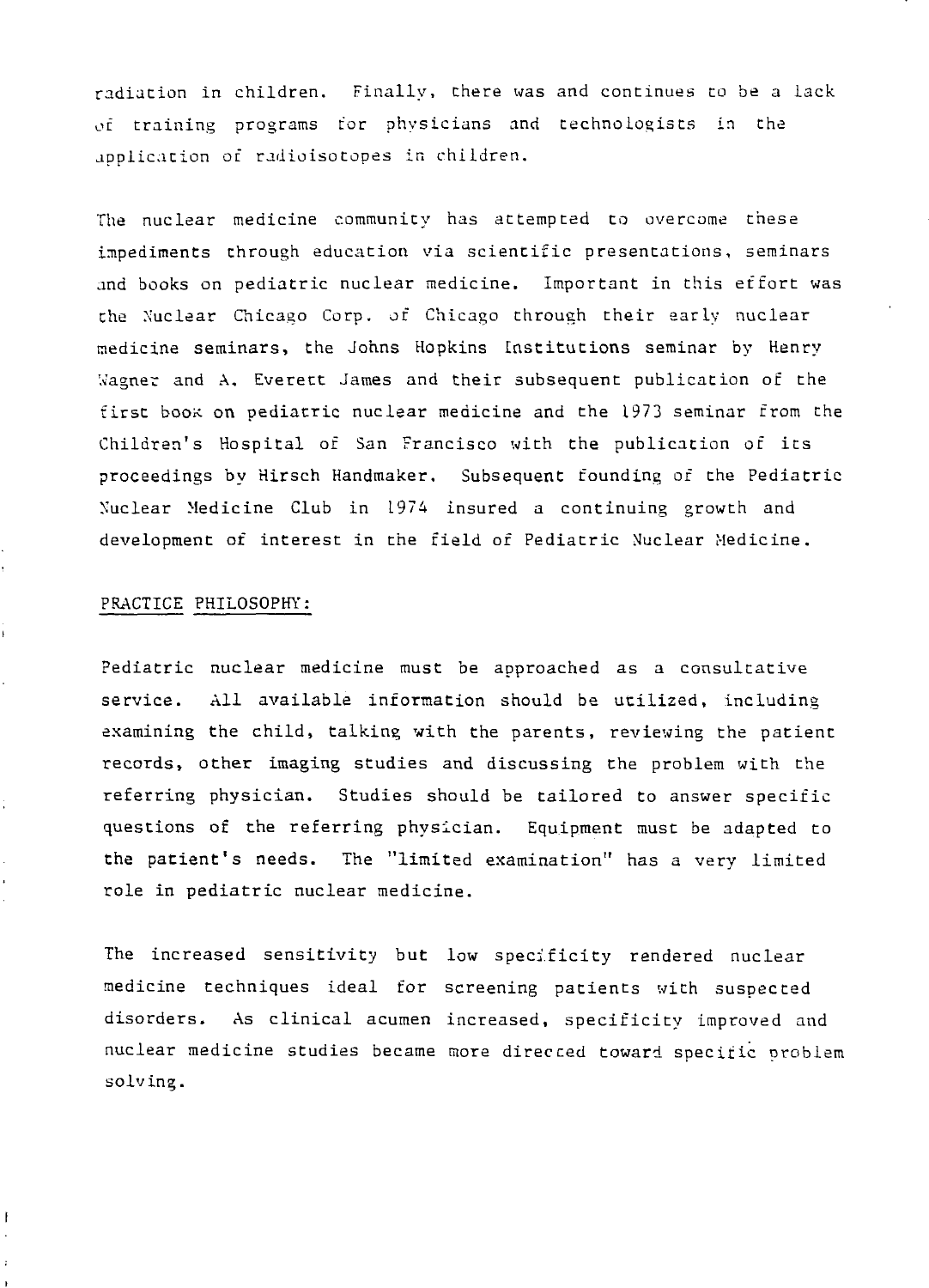#### RADIATION PHILOSOPHY:

The correct utilization of nuclear medicine techniques in children requires a philosophy regarding the use of radiation in children. These include no unnecessary radiation, risk vs. benefit considerations, and complete understanding of the comparative value of nuclear medicine techniques in relationship to other imaging techniques. Pediatric studies are more costly due to the need for extra personnel, time, equipment and radiopharmaceuticals. A good study, however, is more cost effective. Important considerations for the referring physician are availability which provides night or weekend coverage, and the economic efficiencies of nuclear medicine as related to other studies.

## TECHNIQUE CONSIDERATIONS

Pediatric nuclear medicine is not simply the study of smaller people with radioisotopes. The pathologic disorders, pathophysiology and clinical presentation of "comparable diseases" in adults are different in children. There is the tendency tc study congenital anomalies, trauma, infection and neoplasia peculiar to the pediatric population. There is Less concern with acquired disorders such as arteriosclerotic vascular disease.

## ADMINISTERED DOSE:

One of the most frequent questions asked is what administered dose should one use for a specific study and age group. This information is available from multiple sources including the package insert which accompanies the radiopharmaceutical. Such information is also available from multiple publications and text books. Surveys conducted by the FDA in the mid 1970's suggested that overdosing of children was a problem for consideration. However, these studies were based on limited numbers of institutions and pediatric patients. My own experience indicates that there is an appropriate concern on the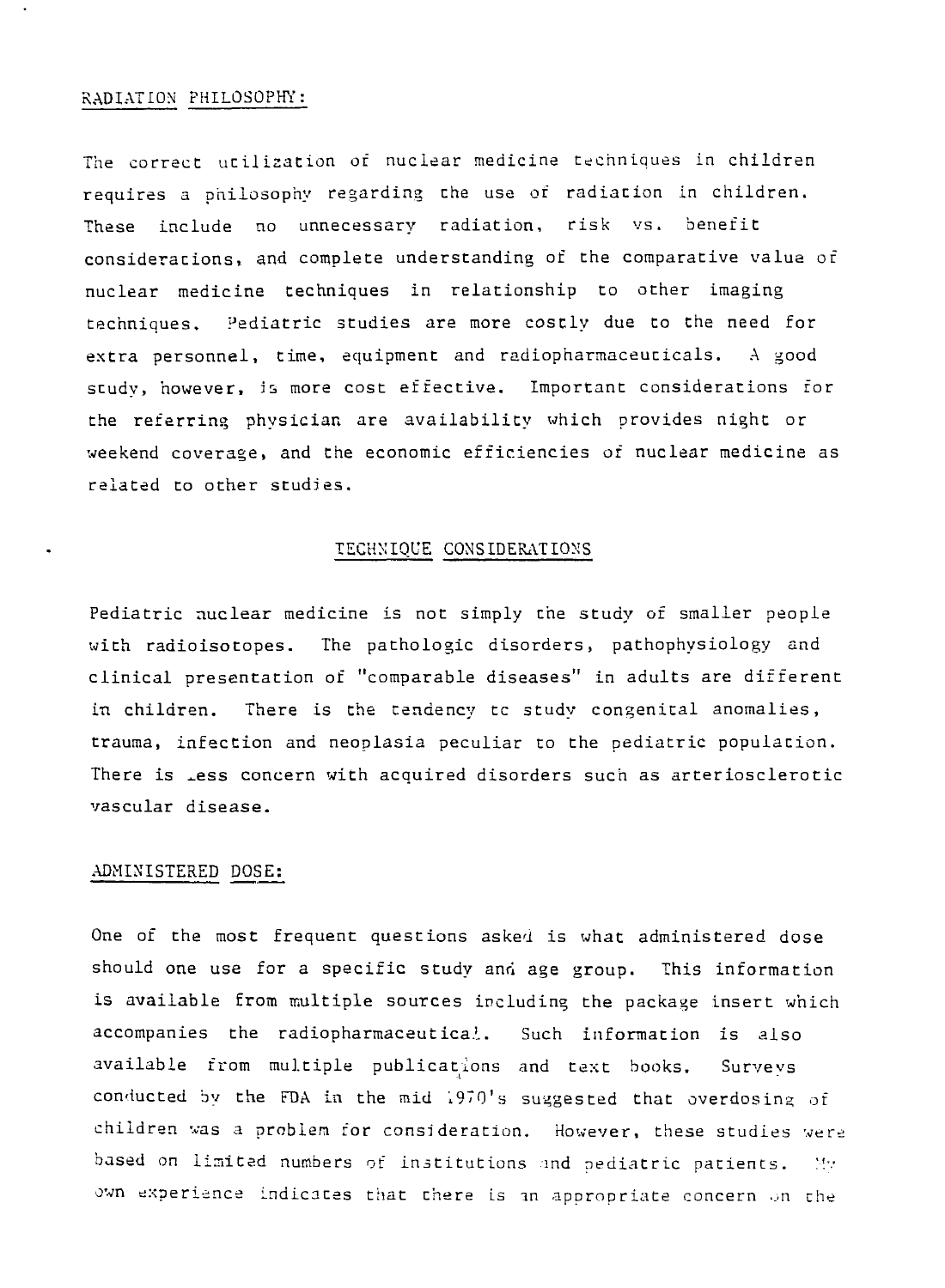pare of most practitioners and if anything, many pediatric studies were being conducted with insufficient radioactivity for adequate imaging. A recent survey conducted by the FDA has not been fully analyzed but a cursory review of the data suggests that there is not a major problem of significant overdosing of pediatric patients in the community hospital.

The traditional method of determining administered dose is based upon scaled down versions of dose per weight, dose per surface area, fixed doses, combinations of dose per weight and surface area and finally, the empiric method. All of these methods produce dose ranges which are similar but there are minimum and maximum levels at the ends of the weight ranges and peculiarities such as fixed dosages for specific studies such as radionuclide cystography. One must always consider risk vs. benefit in the determination of administered dose and in some instances the maximum limits can be exceeded due to the malignant nature of the patient's disease, the patient's condition, cooperativeness or other factors which determine the necessity of the study. These instances are exceptions and must be addressed on an individual basis by the nuclear physician. Administered dose limits are guidelines which are provided by the Food and Drug Administration, however, one must adhere to their license requirements as specified by the Nuclear Regulatory Commission. The final decision as to what constitutes an appropriate administered dose is most dependent upon the technical factors involved in image production. Specifically, one must consider the information desired, the type of equipment available, the image generation time at the specific interval following the radiopharmaceutical injection and the cooperativeness of the patient. In general, delayed imaging, total body imaging with moving tables, pinhole or magnification imaging require greater administered doses than multiple spot images. These determinations can only be developed within ones own institution. Therefore, the various formulae serve as guidelines for the initial utilization of a radiopharmaceutical and one must expect modifications of that administered dose depending upon the individual situation.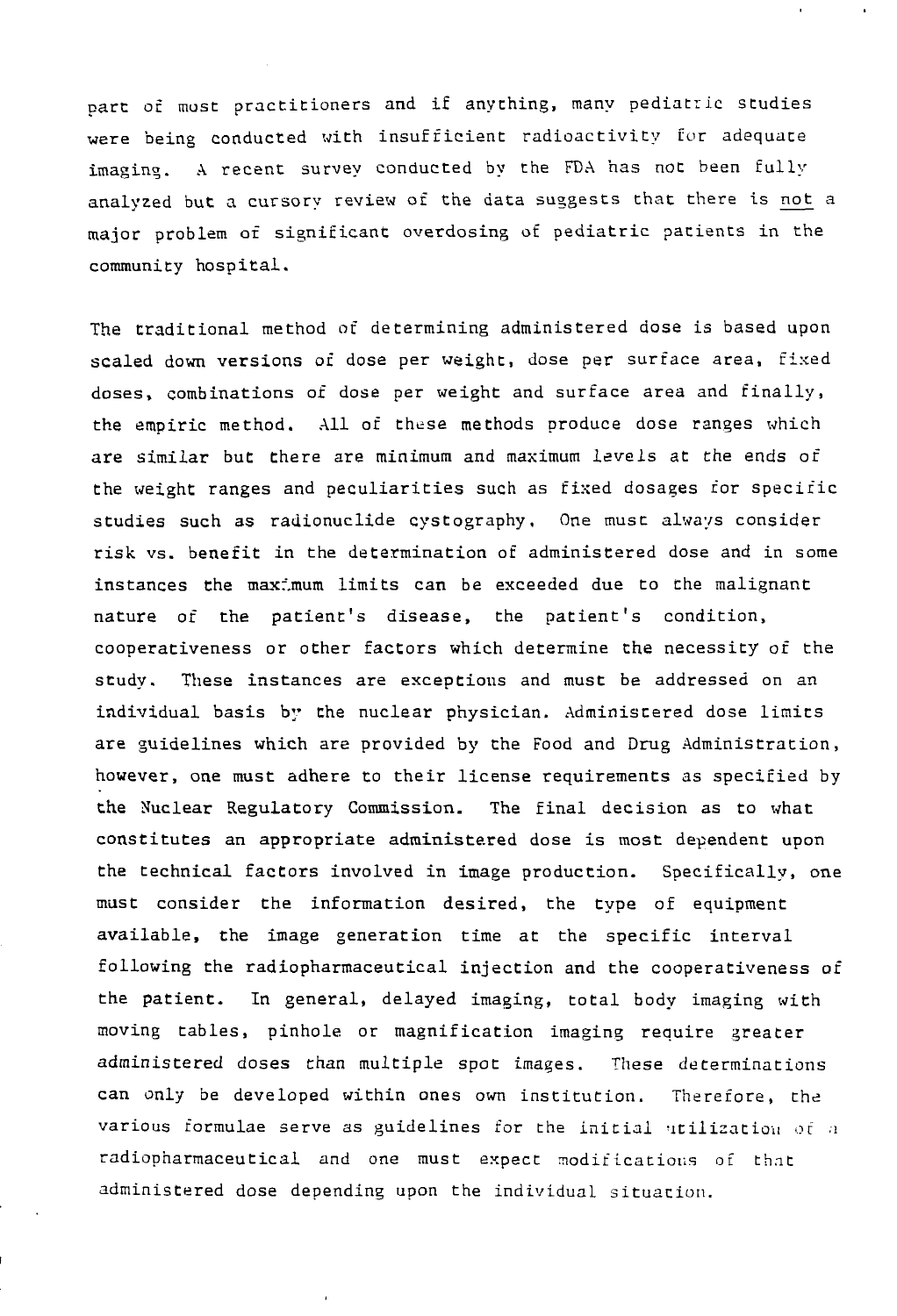### THE LIMITED STUDY:

Once a radiopharmaceutical is injected into a child, every effort should be made to derive an appropriate answer to the referring physician's questions. Because of economic considerations, the "put through" of many departments limits the number of images. Additional information, however, is available particularly in bone scintigraphy when one considers angiographic, blood pool and delayed static imaging which encompasses the entire skeletal system. Examples considered to be errors caused by limited studies leading to malpractice are presented for discussion. Of specific concern are the limited skeletal studies in patients who already have neoplastic disease.

# PATIENT POSITIONING:

Perhaps the most common source for error in pediatric studies is poor positioning. Rotation of the cylinder shaped infant and child occurs much more readily than in the ovate shaped adult. Misinterpretations of "shine through" of rib endings, and rotation of the hips or extremity views have resulted in misinterpretation as well as failed interpretation. Almost invariably such failures stimulate litigation against the nuclear physician supervising and interpreting the study.

## MOTION:

The management of uncooperative children is perceived as a significant problem in the community hospital. Motionograms are common and yet the means of immobilization and sedation in pediatric nuclear medicine have been well-documented for almost 20 years. A brief discussion of appropriate sedatives and immobilization techniques with the technique of immobilization by wrapping should be part and parcel of the armamentarium of the nuclear physician practicing on oediatric patients.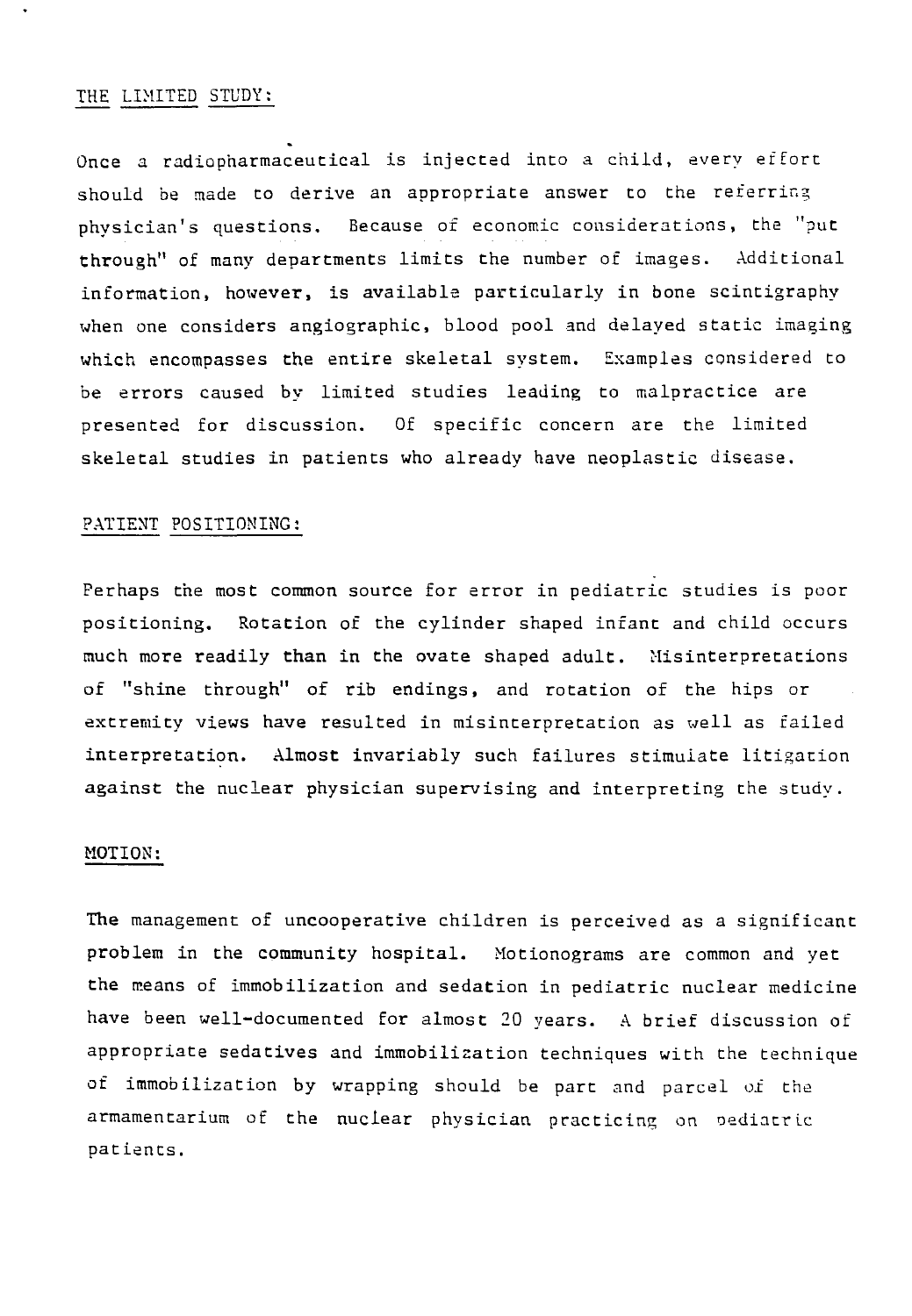# SPECIALIZED STUDIES

With time permitting, topics not included in the remainder of the program and which have recently stimulated our interest ac the Children's Memorial Hospital are presented. Among the topics to be discussed:

- 1. Specific scintigraphic signs of brain death in the pediatric patient.
- .1. A scintigraphic classification of Legg-Calve-Perches disease.
- 3. Scintigraphic imaging in the hypothyroid neonate.
- 4. The scintigraphic diagnosis of chondrolysis.
- 5. A miscellanea of interesting pediatric conditions.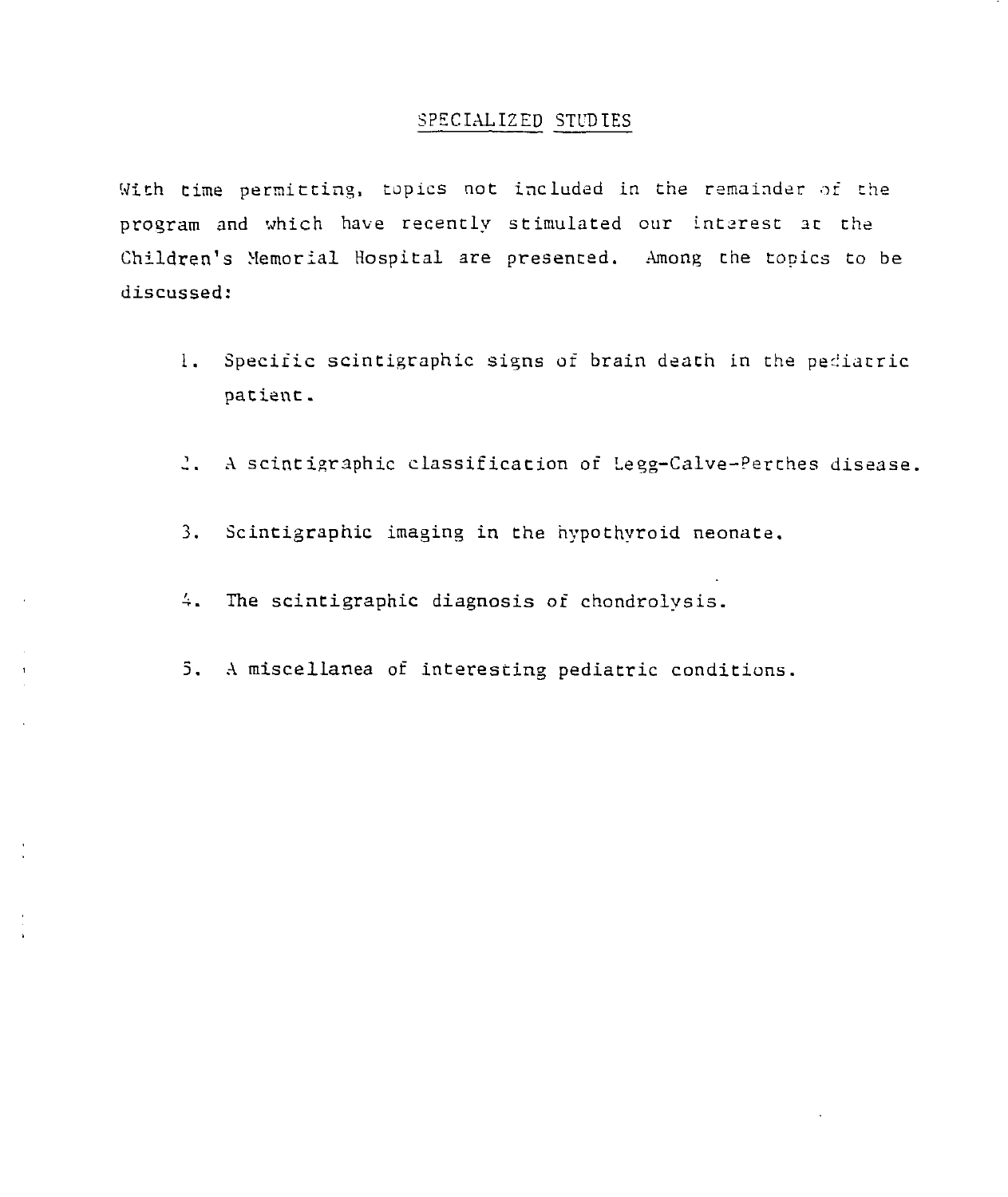### PEDIATRIC UROLOGIC EVALUATION

Joe C. Leonard, M.D. Chief, Nuclear Medicine Service Oklahoma Children's Memorial Hospital

A. Radiopharmaceuticala

functional parameters, such as GFR and **COTPA is utilized when functional example of the monitored.** 

Gluceptate is utilized when morphologic detail ia desired, as in pyelonephritis and renal masses. Functional data can be obtained, since the majority is cleared by GFR. On report of its use to measure GFR, using the Gates' method, has been published. (1) DMSA is excellent for cortical imaging. I prefer gluceptate because of combined functional data.

B. Renal imaging and the IVP

The IVP ia clinically "more comfortable"

What is accepted as valid for the IVP, because of clinical experience" must be proven for renal imaging.

No allergic reactions to renal imaging agents.

Renal imaging ia more costly, but there ia considerably more objective available.

Additional views don't increase the radiation exposure with renal imaging.

C. Technique

1-3 mCi 99mTc-DTPA or gluceptate ia given intravenously. Imaging is carried out for a minimum of 22 minutes. Laaix can be given whenever pelvocalyceal filling is noted. I routinely give it at 18-22 minutes and continue imaging until 40 minutes.

Differential renal function

(Lt.bkg.cta \* Lt.kidney pixels) Lt.kidney cts -( Ct. bkg pixels )

\* 100

TBKgTcorfTCtTRidney) \* Bk"g.corr7RE7k"Xdney7~ ~" ~

GFR is calculated using Gates' method (2).

Background ia placed inferior to the kidney, versus laterally.<br>The

The calculated value may be corrected for body surface area because of differences in volume of distribution.

D. Applications

1. Newborn

Flank mass

Ultrasound should be the initial exam. A normal US, however, doesn't mean a normal functioning kidney. doesn't mean a normal functioning kidney.

Hydronephrosis and multlcystic dysplaatic kidney are the most common flank masses in this age group. Hydronephrosis will generally show a rim of functional cortex on images during the first 2O minutes. Multicystic kidneys usually produce a photopenic area without cortical visualization. Delayed Imaging may reveal "islands" of cortical tissue sad some activity within the cyst. Infants need to be evaluated to exclude involvement of the contrslateral kidney.

Mesoblaatic nephroma ia generally diagnosed under the age of two years. On gluceptate imaging, the mass may show very intense localization initially with mass effect noted later. Wilma' tumor rare below the age of two years.<br>Neuroblastoma an

and adrenal hemorrhage may produce photopenic defects superior to the kidney.

Screening of neonatea with GI tract anomalies detects GU tract pathology in up to 30X.

Anuria and/or decreased function

Renai vein thrombosis ia associated with decreased to absent function. US frequently shows enlargement, but may be normal.

ATN ia generally associated with prematurity and dehydration or other insult. Function is decreased bilaterally and activity ia not seen in the pelvocalyceal system..

Dysplastic kidney are small with poor uptake. The stomach bubble may be confused with a renal or suprarenal mass.

Obstruction - UVJ, UPJ and posterior uretheral valves may all occur in this age group. Lasix is frequently helpful and only valves will present with an enlarged bladder.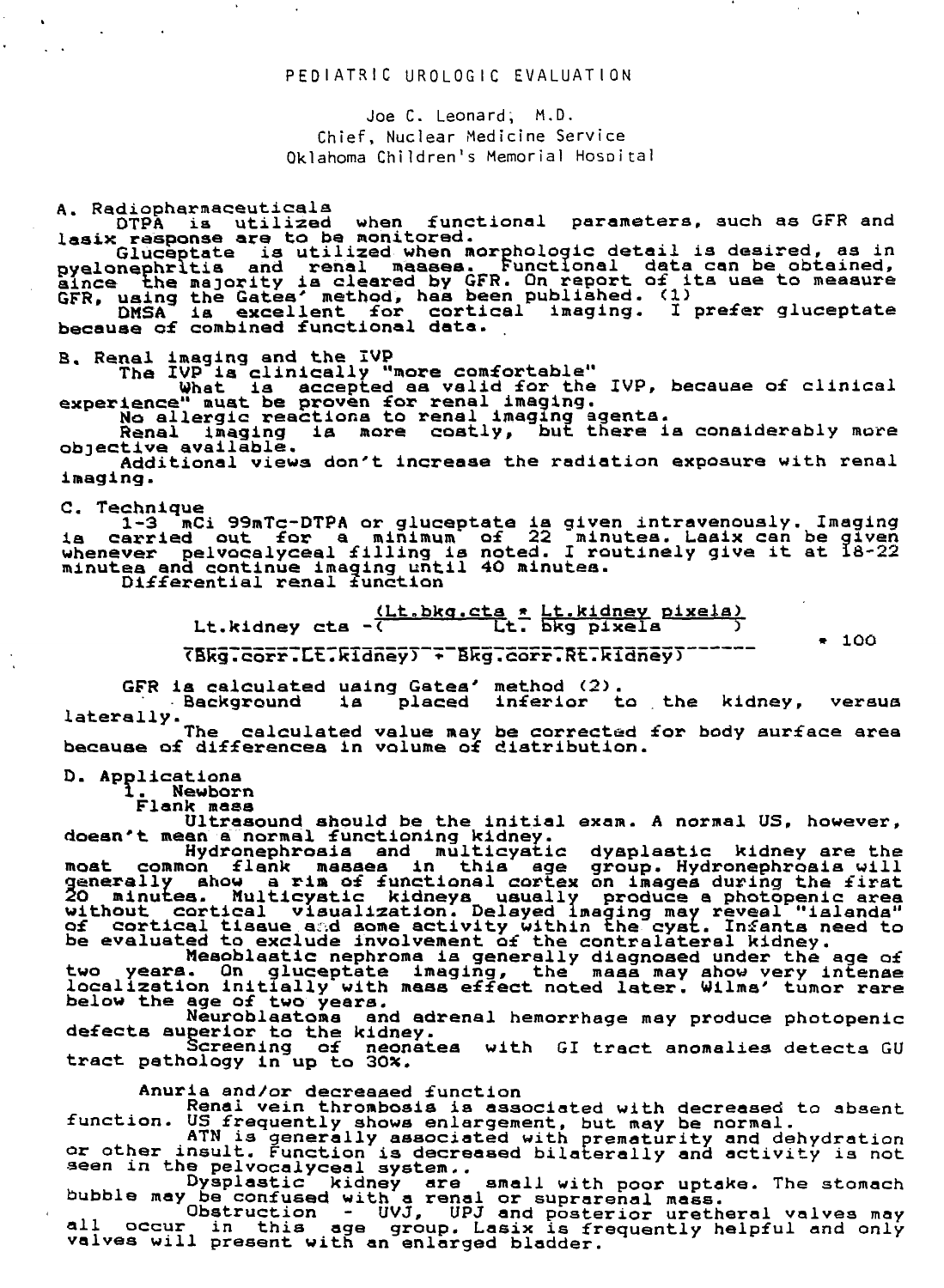2. Lasix renography (3)

Use 0.5 -1.0 mg/kg

Patient preparation requires that they be well-hydrated, have satisfactory renal function in the kidney(a) in question to respond to laaix. Some people recommend that all patienta be catheterized to avoid overdiafcention of the bladder <4) . I routinely catherize any patient with a neurogenic bladder and leave the catheter in place in any patient with a prior cystogram. All other patients who are able to void, are asked to empty their bladder before starting any

renal examination.<br>Analog images may not reflect emptying due to loss of gray scale associated with film intensity settings.

Post-operative evaluation is necessary because these systems generally remain dilated, even after relief of the obstruction. Laaix may be given each time or reserved until there is evidence of reduced function.

3. Inflammatory processes

Abscesses cannot be differentiated from other mass lesions with gluceptate. Ultrasound and gallium can be very helpful in these patients.

Pyelonephritis results in decreased tubular localization and produces striking images, aa compared to the IVP which is usually normal.

E. Cystography (5)

Technique The fluid level is placed 1 meter above the table in line with a manometer whose top is at 5O cm. 100-200 uCi of 99m-TcO4 is introduced into the catheter followed by saline to capacity.

The pressure and volume instilled are noted if reflux is aeea on the persistence scope.

Bladder filling is stopped when there is; a) bilateral raflux, b) patient discomfort, c) the volume (cc) is greater than the age(in • years) plus two ounces<6) or greater than lOcc/kg for patients less than one year of age or d) there is leakage around the catheter. The end volume and pressure are recorded.

The catheter is left in place if renal imaging is to be done. It is clamped for the first 15 minutes to evaluate upper tract emptying as the bladder fills.

Findings

Reflux when present is into the pelvocalyceal system. If lower, consider bladder augmentation or diverticulum.

The volume refluxed can be calculated

Small bladder capacity and associated increased pressure may indicate neurogenic dysfunction and be an indication for urodynamica and veslcostomy.

References

1. Long SE, et al. Tc-99m glucoheptonate estimation of glomerular filtration. Clin. Nucl Med 9:271, 1984.

2. Gates GF. Split renal function using Tc-99m DTPA. A rapid techniaue for determining differential renal glomerular function. Clin Nucl Med 8: 4OO, 1983.

3. Koff SA, et al Diuretic radionuclide urograph: A non-invasive method for evaluating nephroureteral dilatation. J Urol 122:451, 1979.

4. Kass EJ, et al Comparison of the diuretic renogram and the pressure perfuaion study in children. J Urol 134:92, 1985.

5. Conway JJ, et al. Detection of vesicoureteral reflux with radionuclide cystography. AJR 115: 720, 1972.

 $\overline{a}$ 

6. Koff SA. Estimating bladder capacity in children.<br><u>Urology</u> 21:248, 1983.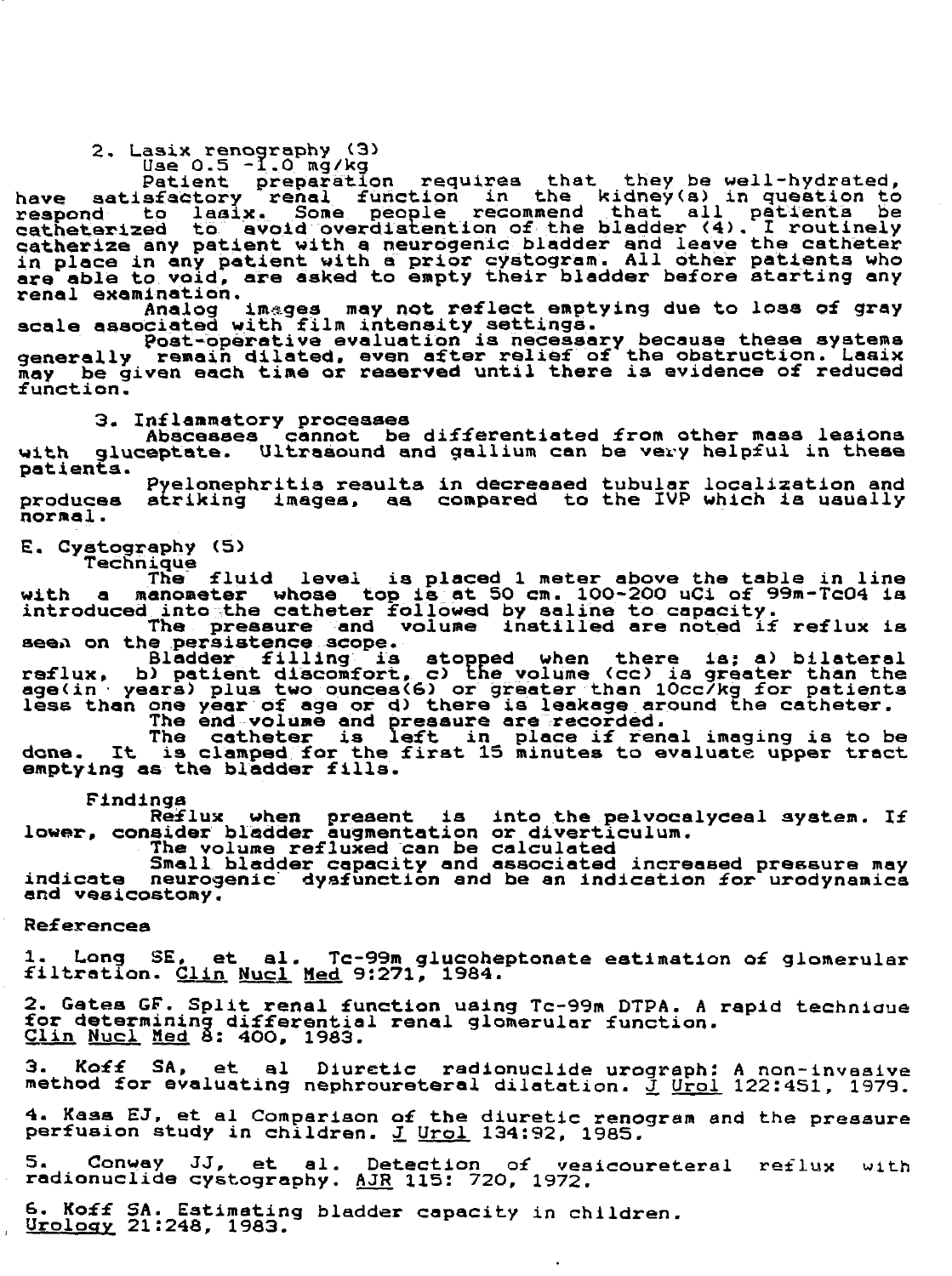# BONE SCANNING OF TRAUMA AND BENIGN CONDITIONS

#### Philio Matin, M.D.

# Characteristics of Benion and Malignant Lesions

One of the more common requests in a clinical nuclear medicine practice is to determine whether an ambiguous skeletal lesion detected on X-rav is benign or malignant. Although there is no way to establish an exact differentiation without a biopsy, there are certain scintigraphic characteristics that allow us to make a reasonable decision about the nature of a bone abnormality.

Three primarv features of bone scan abnormalities can be used to guide us toward this decision. They include (a) the avidity of the lesion for the radiopharmaceutical (intensity of uotake), (b) the number of lesions detected, and (c) the location of the lesions. Among the most intensely abnormal lesions found on bone scintigraohs are netastases, fractures. Pager's disease, and developed asteomveiitis. Some beriiqn bone lesions mav also be quite intensely abnormal. Examples include the region of the nidus of an osteoid osteoma, some fibrous dvsplasias, and richly vascularized neoplasms. In our experience, most benign lesions, however, will concentrate the technetium-99m ohosohate or phosphonate compounds to a lesser degree than malignant lesions.

It is safe to say that, if a knovm radiographic lesion is normal or onlv slightly abnormal on a scinticraph, it is probably benion. However, an intensely atnormal scintigraphic lesion could be either benign or malignant.

The number of lesions detected on a whole body scintigraph can also provide information about the relative probability of a lesion being benign or malignant. In a recently published survey of over 400 patients, the incidence of solitarv metastases was only 14%. This correlates with a previous study where the same oercentace of solitary metastatic lesions was found. Although this information nav not be especially helpful when a new or primarv bone lesion is being investigated, it is useful in making a statement about the probability of a lesion being a metastasis. A solitary lesion has a significantly lower probability of being a metastasis than do multiple lesions. As a corollary, if multiple or widespread lesions are detected, we are probably not dealing with a benign disorder.

The location or distribution of the scintigraphic abnormalities adis the third parameter in helping us determine the nature of a skeletal lesior.. Seme patterns, such as a linear array of rib lesions, are almost certainly due to trauma.

A suspicion that a pattern is caused by trauma can usually be confirmed by asking the patient about recent injuries. Symmetrically arrayed lesior.s, especially near joints or muscle attachments, can almost always be ascribed to benign causes, and isolated joint abnormalities are only infrequently due to malignancy.

The pattern of skeletal spread of various carcinomas has been studied by several authors. The most recent survey found that in oatients with skeletal metastases of breast and lung cancer, in whom the hematogenous mode of spread is similar, 83% of the lesions were found in the thoracic region. While only 15% of the total number of lesions were in the lirbs, 52% of the patierts with skeletal metastases had limb lesions. This information helps to classify limb lesions in which there are also thoracic or other abnormalities as rrsbablv due to nalignancv.

Other factors, such as the shaoe of a lesion, can occasionally be useful in haloing to differentiate between benign and malignant disease. A fecal rib lesion has a greater probability of being a fracture, whereas an elongated lesion is probably due to tumor. By using these features of a scintigraphic abnormality, plus the three parameters discussed above, a reasonable decision about the nature of a lesion can usually be made.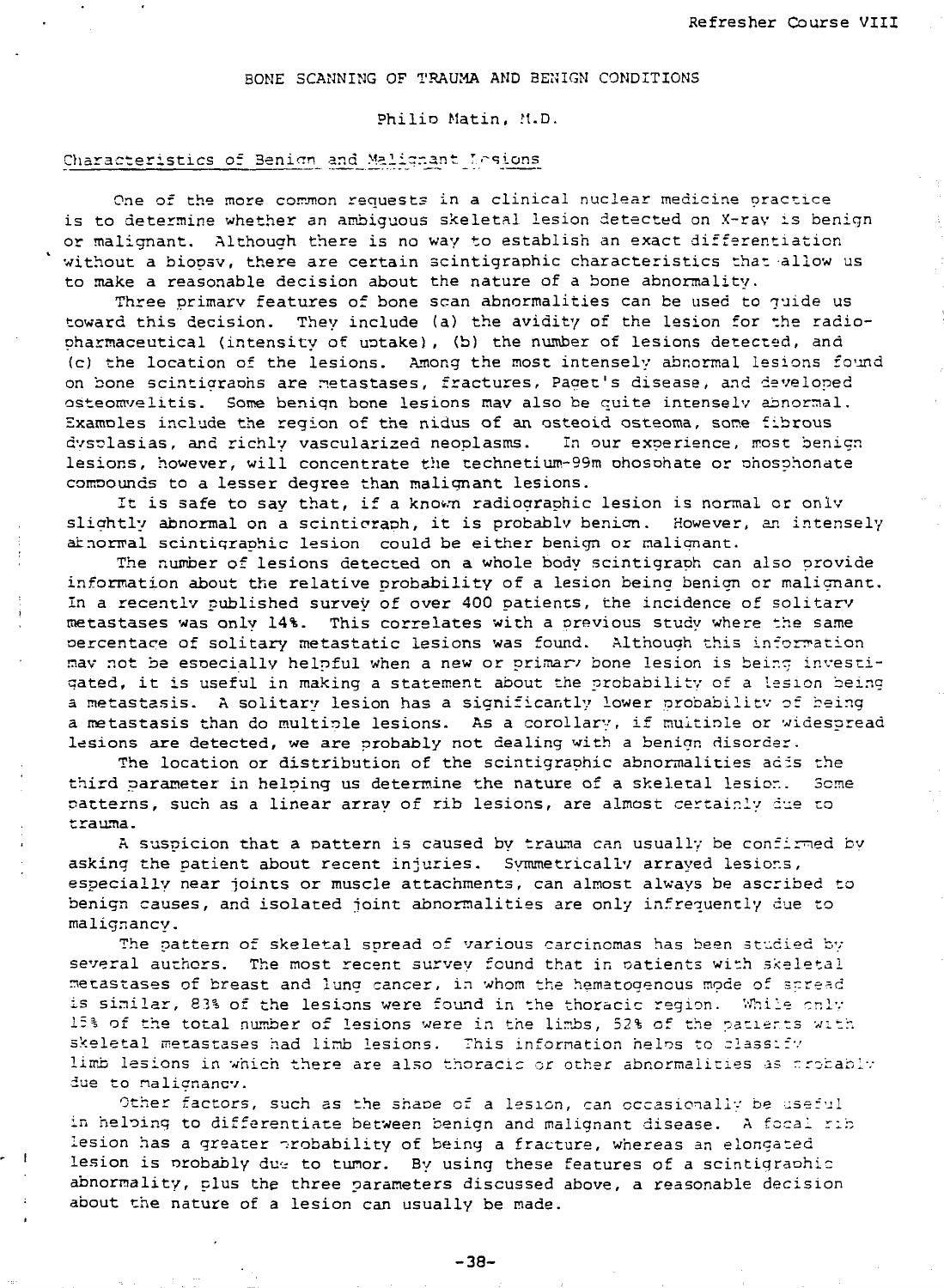#### Characteristics of Normal Studies

The diagnosis of benign diseases often requires the detection of a relative change in the uptake of tracer in the joints, eoiphyseal areas, and long bones. Therefore, it is very useful to have a good idea of the normal distribution cf skeletal radioactivity in patients of various ages. This can be accomplished by maintaining a reference file of normal, or almost normal, patients at various age intervals from infancy to old age. A reasonable approach would be to keen an'updated file of studies of about a dozen patients, including an infant, a case for every 5 years up to age 25, and a case representing every decade thereafter. Since the detection of craniosynostosis by bone imaging has been proposed, it would also be useful to maintain a reference file of the suture line patterns in infants and young children.

Ő

When comparing bone scans of patients of various ages, it is obvious that children have greater concentration of tracer in the joint and epiphyseal areas that becomes less prominent as they approach maturity. One reason for this phenomenon is that the greatest amount of tracer localization occurs in areas where bone has maximum blood flov and maximum stress and, therefore, the greatest amount of remodeling. Stress on bone is basically a matter of either weight bearing or of tension on bone from muscle attachment. Sites of muscle attachment, even on smaller bones, can show a considerable increase in the relative concentration of radio- ;pharmaceutical. Many of the areas of stress change with age, and probably also with the types of activities of the individual patients. This can make the interpreta $t$ tion of injury, arthritis, metabolic diseases, and other benign bone abnormalities difficult to detect. Fortunately, computer quantification techniques are being :developed to help resolve some of the ambiguity in the diagnosis of some arthritic and traumatic skeletal processes.

### ; OCCULT SKELETAL INJURY

Although radiography is the primary diagnostic modality for the detection of skeletal trauma, there are occasions where X-rays may initially fail to diagnose an injury. The category of injuries that are initially undetectable iby X-ray but can be diagnosed with nuclear medicine studies has become known as •occult fractures. Because not all of the injuries detected are true fractures, I prefer the term "occult injury". The types of injuries that have been de- .scribed can be placed into thrse groups: (a) stress fractures, (b) periosteal ', reaction, and (c) occult traumatic fractures.

### Stress Fractures and Periosteal Reaction

The improvements in the spatial resolution of bone scintigraphs in recent years now allow us to differentiate between two rather distinct patterns of abnormality that I call periosteal reaction and stress fracture. In the former, there is increased tracer concentration localized to the periosteal region, usually in a linear distribution along the surface of the bone. In many instances, these lesions never become abnormal on X-ray. The tyoe of lesion that exhibits significant extension into the cortex, or transversely across the cortex, is called a stress fracture. In our experience, most of these lesions will be detected by radiography. Of course, there will be many lesions that are in the intermediate stage. The reason for making the differentiation is that the patients with only periosteal reaction appear to heal more rapidly clinically, .and their scintigraphs return to normal more quickly than those of the patients iwhose scans reveal stress fractures. Because of this fact, the referring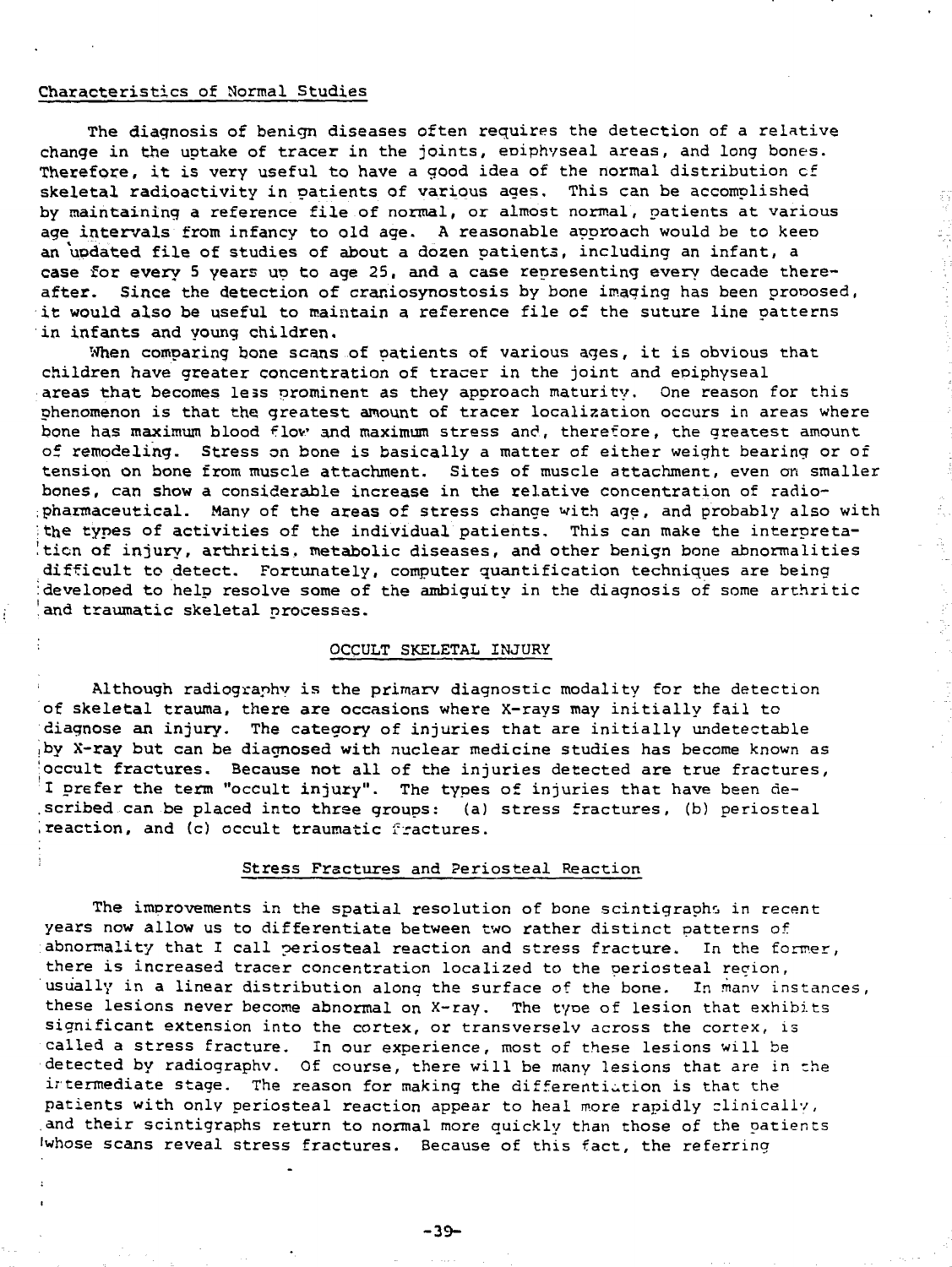physician can judge how Long an immobilization period is required for his patient. The periosteal injury patients may require only a change of regimen or a period of three or so weeks of rest, whereas the stress fracture patients may require several weeks of abstinence from potentially harmful exercise.

In a discussion of the continuum of bone response to increasing levels of stress, Roub et al devised a diagram showing the manner in which the factors of pain, radionuclide images, and radiographs are related at any given level of stress. This diaqram helps to explain the difference between periosteal reaction and true fractures as a function of the amount of stress applied to the bone and the response of the bone to this stress. Subperiosteal hemorrhage has also been postulated as a cause of the increased tracer concentration in patients without evidence of fracture.

The use of nuclear medicine bone imaging to detect stress fractures was first described in detail during the mid-1970s. In most cases, the patient develops pain, and often swelling, in a local area but the radiographic siqns of "fracture line", supraperiosteal or subperiosteal bone deposition, and/or sclerosis are not present initially. Although these signs usually develop within two to three weeks, the scintigraph is usually abnormal when the patient complains of pain severe enough to cause him to seek medical advice. A normal scintigraph is usually sufficient evidence to rule out a significant skeletal injury or stress fracture.

Although most stress fractures are diagnosed in the tibiae and fibulae of athletes, especially runners, the technique is useful for essentially any skeletal structures, including the small bones of the feet and wrist.

#### Traumatic Fractures

Traumatic fractures can best be defined as those skeletal injuries that are caused by sufficient force to be immediately apparent clinically. Occasionally, these injuries are not detected on initial radiographs, especially in certain bones such as the carpal navicular bone or in the proximal femurs of osteoporotic patients. Scintigraphs are very helpful in these instances, and have become part of the fracture workup of many orthopedic surgeons and family practitioners. It had been widely accepted that traumatic fractures might not appear on a bone scintigraph for several days following the injury. However, as a result of improvements in imaging techniques, we now know that almost all fractures are detected by bone scintigraphy within hours of the injury. In our original study, published in 1979, and with additional confirmatory data, we found that in patients under 65 years of age who were not osteoporotic, approximately 95% of the closed fractures could be detected within 24 hours after injury. Patients in the older age group had a somewhat lower percentage of abnormal studies at 24 hours. Within 72 hours after injury, 95% of the patients ovar 65 had abnormal scans, whereas all of the younger patients were abnormal prior to this time. This indicates that the diagnosis of fracture by bone scan can usually be made within a day of the injury, and certainly within three days after the trauma.

It should be emphasized that images of good quality are required, but they are available on any "well-tuned" newer scintillation camera, even with a plaster or fiberglass cast immobilizing the limb. We have found that the detection of hip fractures in older patients can be difficult, but that the imaces of the hips can be improved by bladder catheterization of patients in whom complete urinary bladder emptying cannot be obtained.

 $-40-$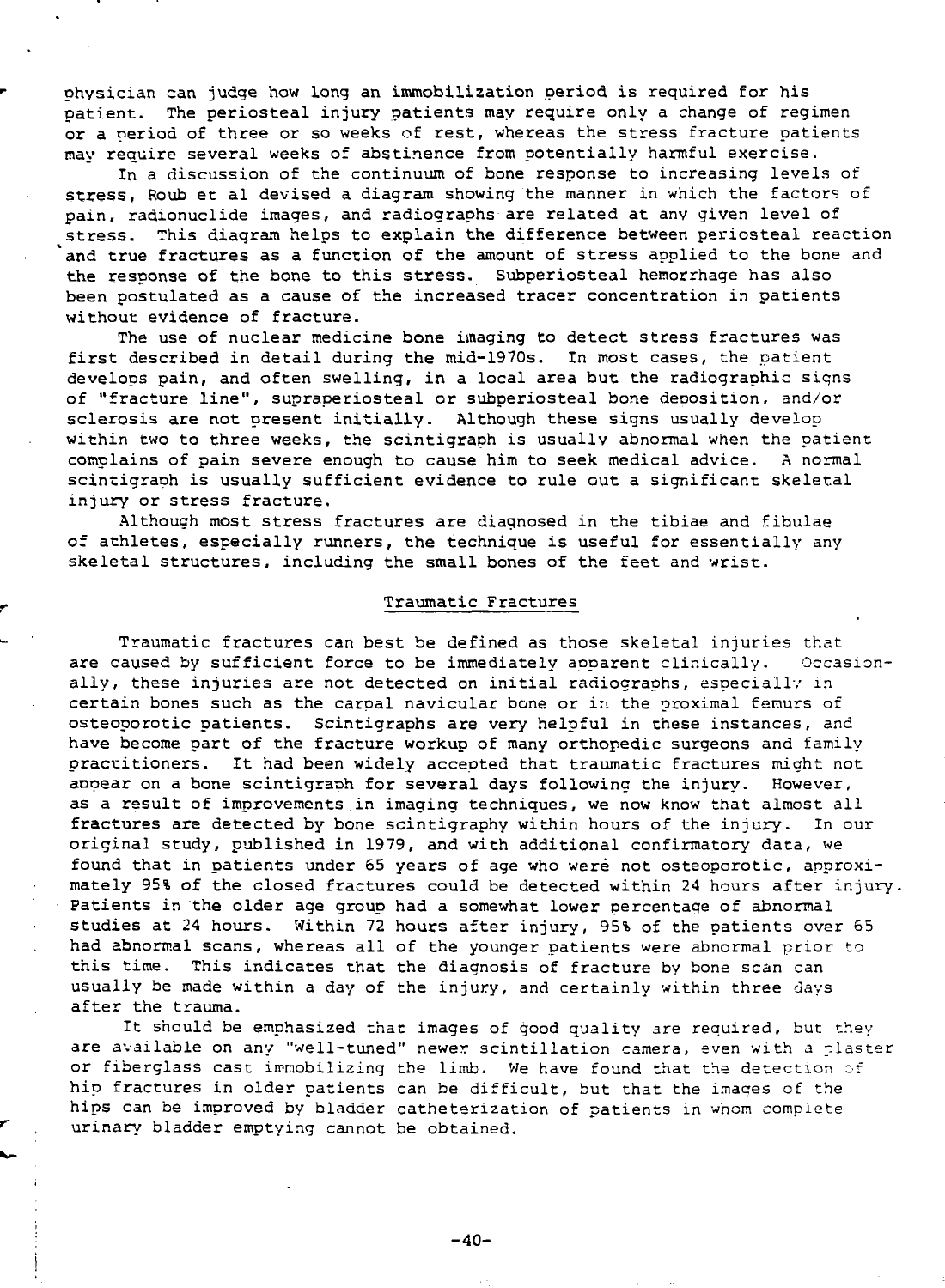At times, it can be difficult to distinguish soft tissue trauma from a fracture on the early scintigraphs. Typically, the fracture is confined to skeletal structures, is more discrete in appearance, and usually more intensely abnormal than soft tissue abnormalities. Experience in the interpretation of •these studies is a valuable asset.

The scintigraphic pattern of fractures changes over a period of time, with three rather distinct stages being evident. The first phase (acute stage) •persists for about three to four weeks after injury and is characterized by a sliahtly diffuse area of increased tracer concentration about the fracture site. A distinct fracture line is often seen in this stage. The second phase (subacute stage) is characterized by a well-defined linear abnormality at the site of the fracture. This stage lasts about eight to twelve weeks and shows the most intense uptake at the fracture site. The third phase (healing stage) is characterized by a gradual diminution in the intensity of the abnormality until the scan returns to normal.

The time required for fractures to return to normal on bone scinticraphs extends well beyond the period for clinical, or even radiographic, healing. Factors that prolong it include surgery, the use of orthopedic fixation devices, and old age. By two years after injury, 90% or more of the fractures had returned to normal. Rib fractures showed the most rapid healing, with almost 80% of the scans being normal by one year after injury.

The bone scans on the 42 patients who required open reduction of their fractures, or in whom orthopedic fixation devices were inserted, remained abnormal for a considerably longer time than the scans of those with simple reductions. The studies on this group also appeared to have three distinct nhases, but the time course of each was more prolonged. By three years after fracture, less than 50% had returned completely to normal.

Surprisingly, three patients who had simple fractures with closed reductions more than 40 years before their bone scans showed an abnormality at the fracture site. In all three cases, the abnormality was asymptomatic and located in a long bone. Here the abnormality was an incidental finding, detected during totalbody bone scans for possible metastatic disease, and in all three, radiograohs of the areas showed no evidence of fracture.

In general, the time for an uncomplicated fracture to return to normal on a bone scan appeared to depend on the age of the patient, with the older patients showing a greater delay. However, about 90% of all fractures of the vertebrae, distal extremities, and ribs were normal bv two years after injury, and over 95% were normal by three years.

A knowledge of the characteristic appearance of fractures, as well as the length of time they are expected to remain abnormal, is not only important when studying orthopedic diseases, but it is also useful when attempting to differentiate between fracture and neoplasm on an abnormal bone scintigraph.

### DELAYED HEALING AND NONUNION

Although the distinction between delayed healing and nonunion may be difficult both clinically and semantically, recent scintigraphic studies have attempted to help in making the differentiation. Nonunion can be defined as the filure of a fracture site to heal completely by six to eight months after injury. This entity, which occurs in approximately 5% of all fractures, is more likely when the fracture is open (compound), comminuted, immobilized for an insufficient time, insecurely fixed, or kept from healing by improperly placed orthopedic fixation devices. Physiologic factors that may increase the probability of nonunion include infection, inadequate blood supply, poor nutritional status, osteoporosis, and metabolic abnormalities, especially those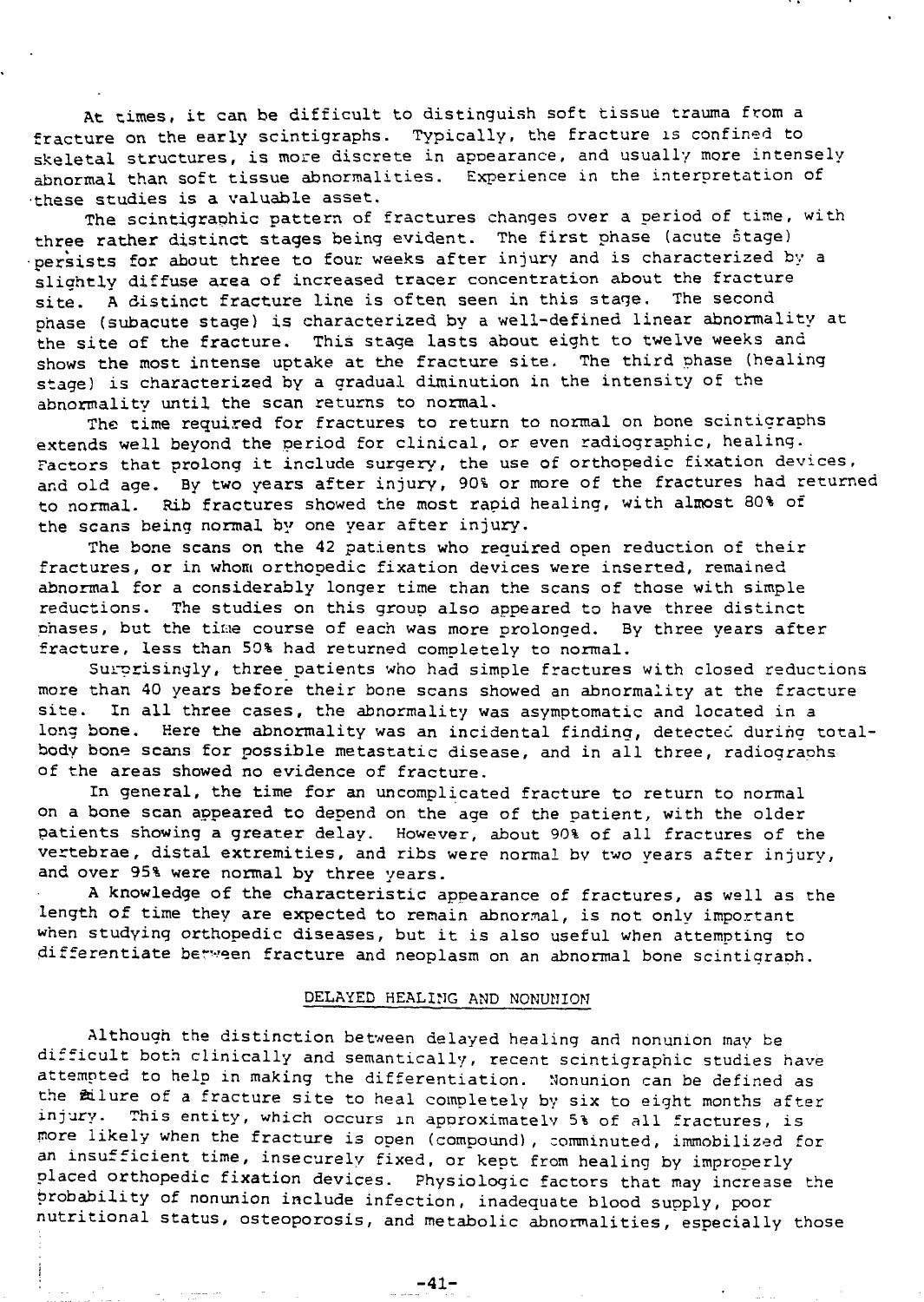involving bone metabolism such as hyperparathyroidism. The incidence of nonunion is greatest in the tibia and femur, with a lesser incidence in the humerus, radius, ulna, and clavicle.

Two types of nonunion have been described, according to the amount of metabolic activity at the fracture site. They are atrophic nonunion, in which there is a diminution in radioactivity at the fracture site (when compared with the expected intensity of tracer concentration), and reactive nonunion, when the tracer concentration is normal or increased.

Atrophic nonunion may be evidenced by a generalized decrease in radionuclide concentration in the region of tha bone fragments, or by a region of essentially absent radioactivity at the fracture site. The generalized decrease probably reflects the inability of the bone ends to respond properly in the healing process, whereas the focal photopenic (decreased tracer concentration) area may often be due to a pseudoarthrosis, the interposition of soft tissues, the location of an infectious process or region of interrupted blood supply. True pseudoarthroses may form at the fracture site with the presence of an actual synovial-lined cavity and synovial fluid. This group of nonunited fractures was found not to respond to the percutaneous electrical stimulation procedures used by orthopedic specialists to help stimulate bone healing. The reactive nonunion group of patients, in whom the increased radionuclide concentration probably indicates an attempt at callus formation, have shown significant improvement after percutaneous electrical stimulation.

The attempt to separate delayed union from nonunion by scintigraphic means has not been as successful as the capacity to differentiate between the types of nonunion. Part of the problem is that the definition of delayed union is nebulous. It refers to those fractures that seem to be taking too long to heal normally, but that cannot yet be called nonunion. Typically, these fractures will still show considerablv increased radionuclide concentration at che fracture site when delayed union is suspected, both clinically and radiographically. We have not been successful in our atternt to detect consistently a diminution in tracer concentration in these patients when compared with cases of normally healing fractures.

One would expect some physiologic parameter, such as decreased osteogenesis, might allow a visual or quantitative differentiation in the amount of tracer concentrated at the fracture site. In some cases, this distinction can be made but, as others have found, it may not be possible to differentiate normal fractures from delayed union fractures with a high enough degree of certainty to make the procedure clinically useful.

The use of gallium-67 citrate has been advocated to help detect infectious processes as a cause of delayed healing or nonunion. This may be useful in manv cases; however, it should be remembered that aalliun-67 citrate will concentrate in areas of traumatic injurv for a considerable period of time after the injury. Differentiation between infectious and traumatic localization nay be difficult if there has been recent surgery, placement of an orthopedic fixation device, manipulation, or injury.

Osteonecrosis, or bone death, may also occur as a complication of traumatic injurv and cause a delay in the normal healing process. It can occur spontaneously, in association with collagen diseases, prolonged corticosteroid therany, sickle cell disease, Gaucher's disease, and caisson disease; however, vascular insufficiency is probably the reason for most cases of csteonecrosis. In some injuries, such as fracture of the proximal femur or carpal navicular bone, the presence of avascular necrosis is a fairly common and feared complication. While spontaneous osteonecrosis may lead to osteoarthritis, it often resolves without long-term complications and does not require surgery. Unfortunately, patients who exoerience traumatic osteonecrosis usually require surgical intervention.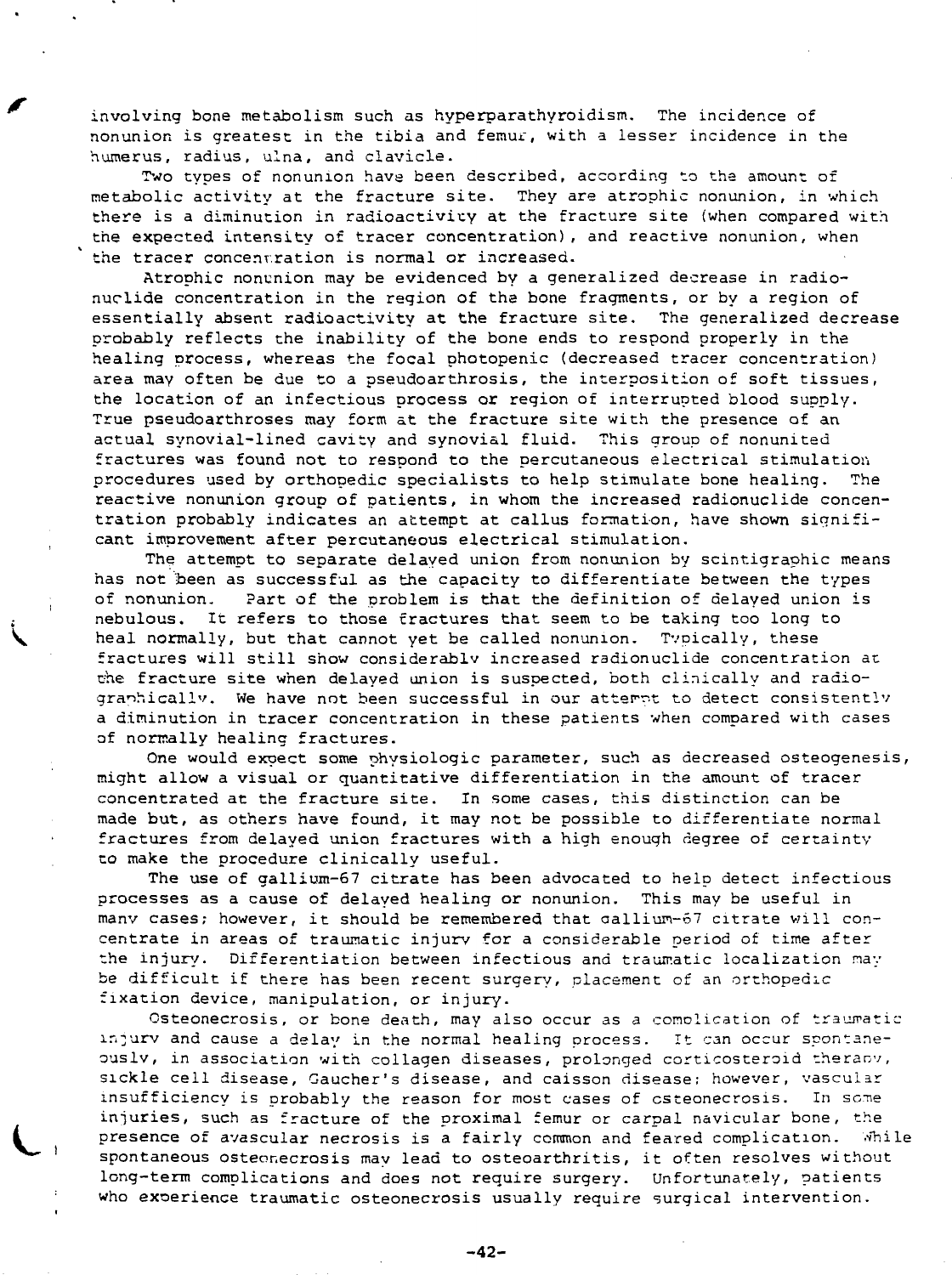The scintigraphic appearance of early spontaneous or traumatic osteonecrosis would be expected to be that of a region of decreased tracer concentration due to diminished blood supply. This pattern can be elicited soon after injury in patients with some fractures, especially of the proximal femur. In some cases, the patients are not studied scintigraphically until after the renarative process has begun. In these patients, such as those with Legg-Calve-Ferthes' disease, the scintiphotos show a rather intense area of increased tracer concentration at the involved site. Of course, this pattern would be more difficult to detect in fracture patients because of the preexisting injury. The referring physicians should be reminded to perform studies for aseptic necrosis as soon as possible after injury or the onset of symptoms suggesting the diagnosis.

This procedure allows the orthopedist to determine whether to attempt to stabilize the fracture with fixation devices or replace the injured bone with a prosthetic hip joint. In scne cases, fixation devices probably would not be successful because of avascularity.

The technical quality of the scintigraphs must be adequate to identify regions of relatively increased and decreased tracer concentration in the pelvic region. We have found that urinary bladder catheterization is very helpful, since many of these patients are elderly and in pain, and cannot empty their bladders completely. Also, it is important to image both hips with equal intensity, preferably in the anterior and posterior projections, so that the femoral head on the injured side can be compared directly with the contralateral extremity.

#### ; JOINT AND SOFT TISSUE INJURY AND ABNORMALITIES

At one time, areas of increased tracer concentration in the soft tissues and the vicinity of joints were called "false positive" findings. Today, many bone scans are performed to look for these very sane regions of increased tracer uptake as a diagnostic clue to possible joint and soft tissue abnormalities.

The advent of total body bone imaging, with the rectilinear scanner and then the scintillation camera, provided a greater capacity to image for trauma, arthritis, and other joint diseases. Although individual joints could be imaged without whole body scintigraphs, total body scans allowed the many joints of the body to be compared with each other in one picture. Ouantitation by simple computer techniques helped to remove some of the subjectivity from the interpretation of joint images. The quantitative methods of studying the sacroiliac 'joints were the first to be investigated with a computer. Examples include the heel region, when calcaneal periostitis (plantar fasciitis) is suspected, and the hips for Legg-Calve-Perthes' disease.

Sacroiliac joint uptake quantification can be obtained between the sacroiliac joints and the sacrum by delineating an "area of interest" cursor alcr.g a line that encompasses the joints and the sacrum. It is important to obtain normal values for individual departments. For exanrole, the earlier literature stated that ratios of sacroiliac-to-sacral radioactivity above approximately 1.3:1 were indicative of sacroiliitis; however, in our department we found that this ratio was present in many asymptomatic patients who had normal X-ray films. We now use a ratio of 1.5:1 as an indication of a pathologic process, such as sacroiliitis. It should be noted that the ratio depends on the concentration of the bone imaging agent in the sacrum as well as in the sacroiliac joints. Some patients have increased tracer concentration in the sacrum due to normal anatomic variation, arthritis, or other causes. In these oatients, the sacroiliacf.o-sacral ratio will not. give an accurate prediction of sacroiliac disease.

-43-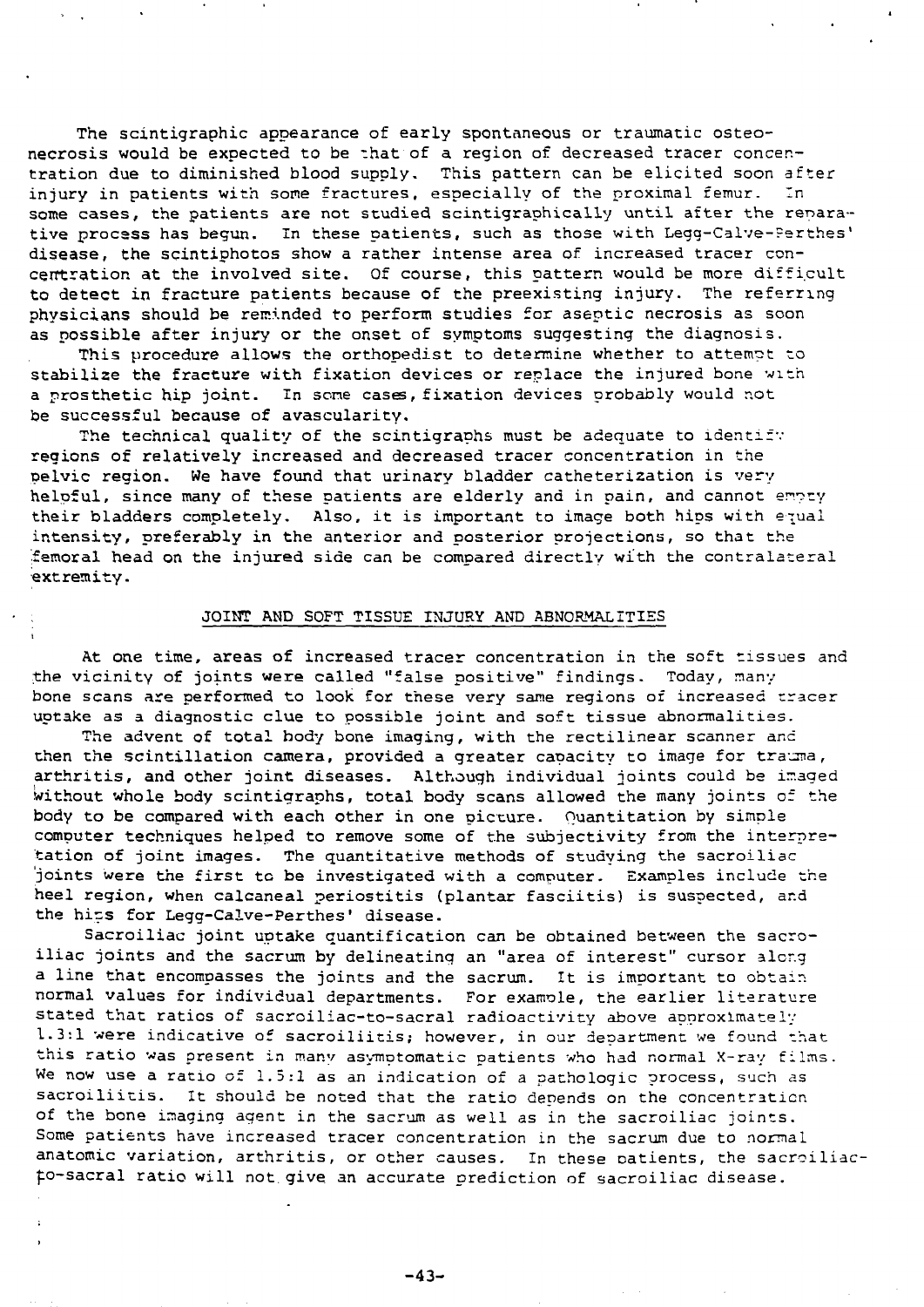An example is the group of patients with the anatomic variation of a prominent S-l posterior spinous process, or sacral tubercle. This area can appear as intense a region of uptake on a bone scintigraph as the sacroiliac joints and cause the ratio of sacroiliac-to-sacral radioactivity to be lower than expected. It is reported that 4% of adult males have sacral tubercle uptake that is equal in intensity to that of the SI joints. The percentage is lower in women and children.

Because of possible variations in sacral tracer concentration, the posteriorview bone scintigraph should always be inspected before reporting the results 'of sacroiliac-to-sacral ratio determinations. In some cases, a lateral view may be necessary to determine the exact extent of a sacral variation, and the "area-of-interest" cursor may need to be moved up or down slightly to obtain a valid ratio.

V

It is known that patients with marked radiographic sclerotic changes in the sacroiliac region may not have correspondingly abnormal SI ratios. This has been attributed to the cessation of increased osteoblastic activity after bony ankylosis has taken place.

Nonquantitative imaging of the hips and spine for ankylosing spondylitis and similar disorders has also been discussed in recent publications. Ankylosing spondylitis is a chronic inflammatory process that usually involves the sacroiliac and intervertebral joints, but may also involve several peripheral joints. Sternal and costal involvement has been reported to mimic angina. The disease can lead to bony ankylosis of the apophyseal articulations and osseous fusion of the vertebral bodies. Clinically, this results in a rigid spine that is more vulnerable to fracture and the formation of pseudoarthroses. The typical scintigraphic image of active ankylosing spondylitis is of slight to moderately increased radionuclide concentration in the articular surfaces of the vertebrae with an often overlying diffuse increase in tracer concentration throughout the spine. Focal areas of significantly increased uptake, especially if localized to a vertebral body, should create a suspicion that another abnormality such as a fracture is present.

A recently published discussion on the quantitative evaluation of calcaneal periostitis uses a "heel inflammation index", which is a ratio of the tracer uotake ever the back of the calcaneus to an equal-sized area over the junction of the middle and lower thirds of the tibia. Control patient ratios ranged from 0.9 to 1.8, whereas patients with inflammatory disease of the attachment of the long plantar tendon into the calcaneus had pretreatment ratios in the range of 1.6 to 5.4. The study also provided a method of objectively evaluating the response to treatment in this group of patients with "painful heel syndrome".

The quantitative study of the hips for the identification of patients with Legg-Calve-Perthes' disease used a ratio comprised of average counts in the femoral capital epiphysis, divided by the average counts in the adjacent iliac bone and femoral neck. The capital femoral epiphysis was divided into quadrants so that regional analysis of the epiphysis could be performed and classes related to the severity of the avascularity developed. Patients with ratios of under 0.60 in at least one quadrant were considered to be abnormal and the degree of involvement was found to be related to the location and extent of the areas of avascularity.

The quantiative methods noted above could also be used to help diagnose many of the various other "enthesopathies", the term used to describe oain and inflammation at sites of tendon insertion into bone. Normal and abrormal values for joints other than the sacroiliac joint would also be useful in imaging for the arthritides.

ĺ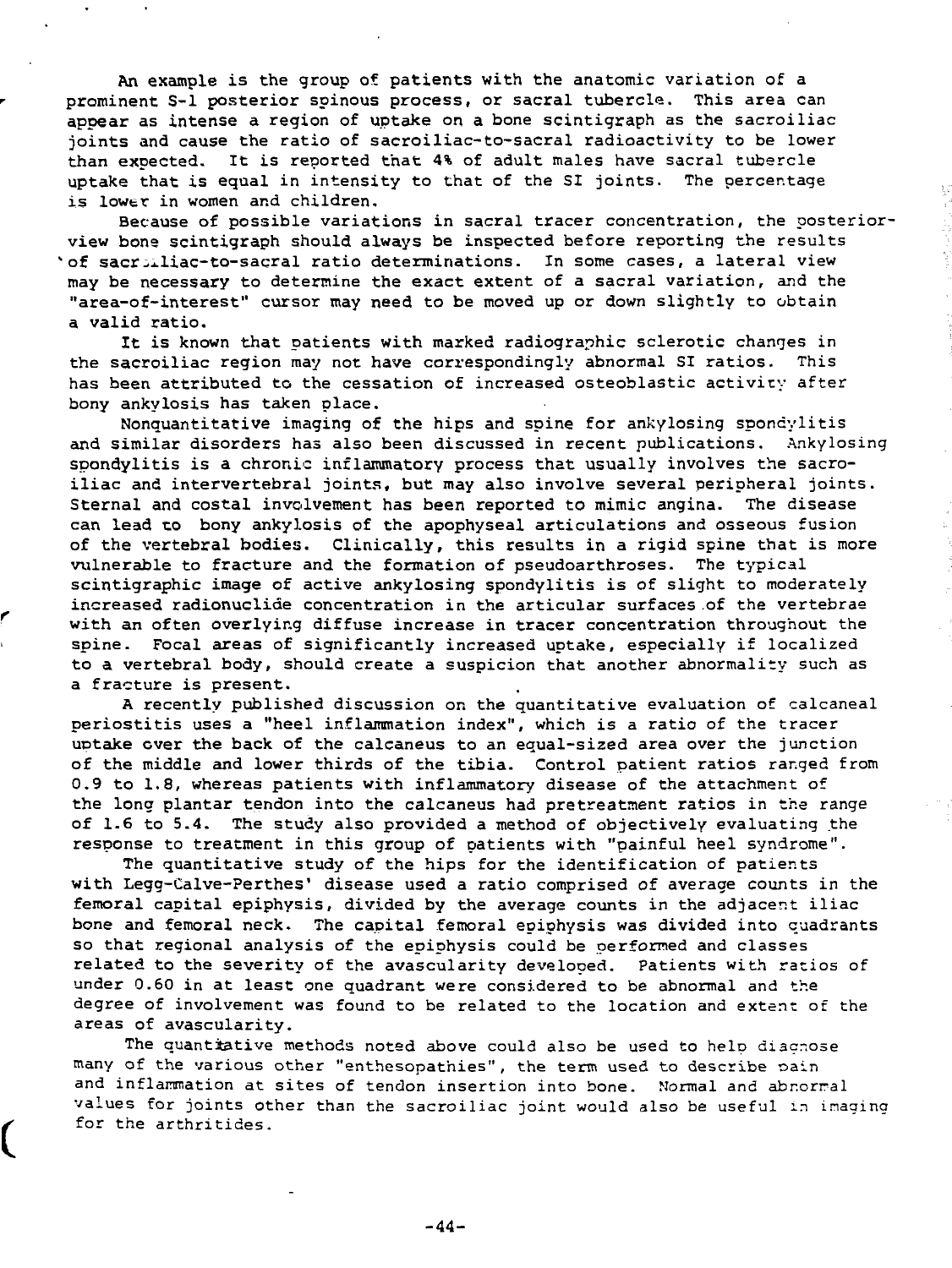Other reviews and texts have discussed joint abnormalities in detail and do not require additional discussion here, with perhaps the exception of the procedures that allow nuclear medicine to interface with dental practice. Bone scans of the face and jaw have been suggested to help with the diagnosis of inflammation, injury, and other abnormalities involving the joints and structures associated with dental disease. An example is the evaluation of the temporomandibular joint in patients with chronic headache or facial pain due to problems such as dental nalocclusion.

\* Some patients with malocclusion develop temporomandibular joint abnormalities, such as arthritic changes, due to the abnormal stress persistently applied to the joint. Many of these patients have pain for years and may undergo many dental and medical procedures before the diagnosis is made. In fact, in some patients the diagnosis of temporomandibular disease is never established because distinct X-ray changes either do not develop or are not looked for. Facial bone scintigraphy in these patients usually shows a distinct and localized increase in tracer uptake in the temporomandibular joint. It is often unilateral, tut may involve both joints.

#### CHILDHOOD INJURY AND DEVELOPMENTAL ABNORMALITIES

The bone scan has been reported to be of little use in diagnosing osteomyelitis in the newborn; however, it has been shown to have significant utility in diagnosing juvenile trauma and has been reported to be useful in detecting congenital abnormalities. In almost all cases, the studies can be performed with as little as 2 or 3 mCi of a 99m-technetium radiopharmaceutical, which imparts a quite minimal radiation dose to the child.

We have found that by utilizing certain "tricks", we can image infants and young children without the necessity of administering sedatives or tranquilizers. These include not feeding the child and keeping him awake until immediately prior to imaging. The lights in the camera room are then turned out, 'he doors closed, and all unnecessary personnel are asked to leave the room. Wherever possible, the child is held by the mother during imaging. In almost all cases, the child falls asleep long enough for images of good quality to be obtained.

Imaging of the infant skull has become popular in some institutions for the detection of skull deformities due to trauma in utero and during delivery, as well as for evaluating developmental abnormalities. The scintigraphic findings in infantile trauma are similar to those in adults, with the exception of the presence of suture line uptake in the neonates. A reference file of normal infant skull scintigraphs, either obtained in the individual department, from an atlas, or from reprints is extremely useful in deciding which linear band of tracer uptake might be due to an abnormality. The reference file is even more critical in helping to detect early suture closure, or craniosynostosis, in infants. This procedure has been said to be of some use, especially in conjunction with skull radiographs, but we have found the variability of infant suture patterns to be sufficiently diverse to make interpretation quite difficult unless there is a distinct asymmetry in tracer concentration.

Analogous to cranial trauma, the scintigraphic joint abnormalities of children are similar to those of adults, with the exception of the increased eniphyseal tracer concentration found near children's joints. Fortunately, this nearby area of increased uptake does not obviate early and accurate diagnosis of pediatric joint abnormalities, as evidenced by the significant increase in the number of children being imaged for processes such as juvenile rheumatoid arthritis.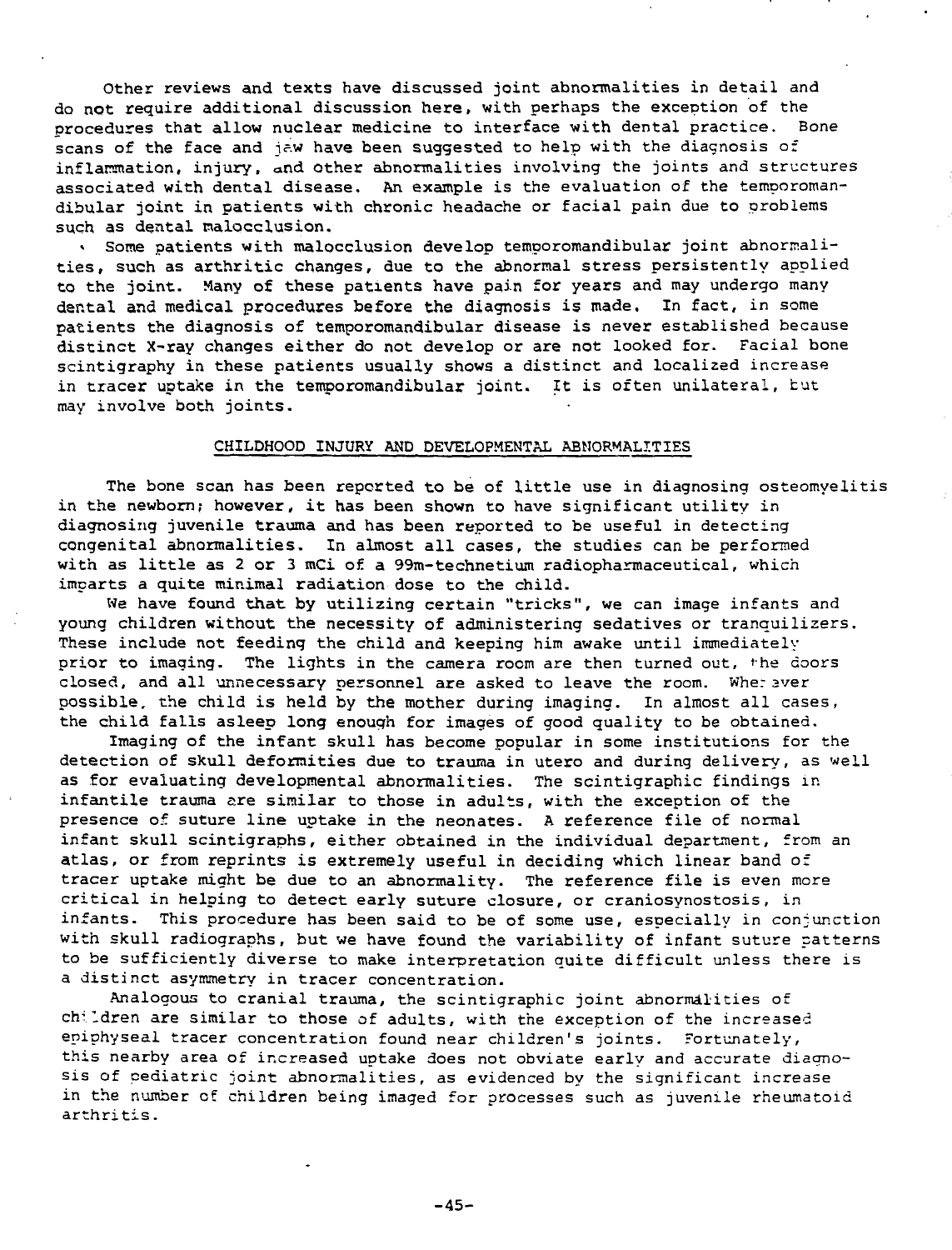There are three types of presentation of juvenile rheumatoid arthritis, all of which can be diagnosed with the help of nuclear medicine bone imaging. The most common presenting pattern is the spontaneous complaint of pair, or evidence of inflammation in a few or several joints. Monoarticular arthritis is the next most common presentation, followed by the group of patients who have a systemic type of illness with high soiking fever and arthralgias. In the last group, the definitive signs of arthritis may not appear for several weeks or months after the prodromal illness.

In addition to early identification of the synovial abnormality associated with the arthritis, bone scintigraphy can be used to evaluate therapeutic success, or to detect possible toxic effects of therapy such as premature closure of the epiphyses secondary to prolonged steroid administration.

Congenital dislocation of the hips is an abnormality occasionally found in female infants. It is usually easily diagnosed during the routine newborn physical examination or by radiographs. However, a recent report describes the interesting scintigraphic findings in congenital dislocation of the hips. The scintigraphs show empty acetabular fossae with the femoral heads located above and lateral to the acetabulae.

Similar to the use of bone imaging for multiple injuries ("battered child syndrome"), total body scintigraphy could be utilized to detect multiple joint and skeletal congenital disorders with a minimal radiation dose. However, any such use would probably be of benefit only where radiographs were equivocal or where repeated follow-up studies were contemplated.

In a scintigraphic study of childhood hip pain, Heyman and associates listed the most common entities as synovitis, trauma, infection, Legg-Calve-Perthes' disease, slipped femoral epiphysis, and juvenile rheumatoid arthritis. Nuclear Medicine studies can help to differentiate among them in some cases. For example, toxic synovitis usually shows an early increase in tracer concentration in the joint, whereas Legg-Calve-Perthes' patients have a widened joint space due to absent or decreased uptake in the region of the proximal femoral epiphysis when studied early in the course of the disease.

The metabolic diseases that affect children frequently involve the skeletal system and are often identifiable on bone scintigraphs. An example is rickets, which is the osteomalacia of childhood, resulting from vitamin D deficiency. The scintigraphic imaging pattern, although not diagnostic of this disease, does show some characteristic signs, including intensely increased tracer concentration at the costochondral junctions ("rosary beading"), a generalized increase in uptake throughout the entire skeleton, and focal areas of increased uptake in the metaphyses of long bones and the ribs ("pseudo fractures"). There may also be a noticeable decrease in renal tracer concentration, due to the increase in uptake of the radiopharmaceutical by the skeletal structures.

Decreased bone uptake may be seen in the conditions that produce decreased bone activity, such as hypoparathyroidism or elevated corticosteroid levels due to Cushing's disease or exogenously administered corticosteroids. In children with chronic renal failure who require prolonged corticosteroid theracy, we have seen aseptic necrosis of the femoral heads, as well as generalised osteoporosis. These patients may also sustain multiple fractures, due to the relative fragility of their bones. Probably the most characteristic feature of patients with chronic renal disease is the pattern of renal osteodystrcphy, in which there is a symmetric and generalized increase in tracer uptake, especially in the long bones, the extremities, the calvarium, sternum, and mandible.

#### MONOSSEOUS ACCUMULATION OF BONE-SEEKING BADIOPHARMACEuTICALS

The primary purpose of using bone-seeking radiopharmaceuticals is to obtain information about osseous structures. However, there are innumerable instances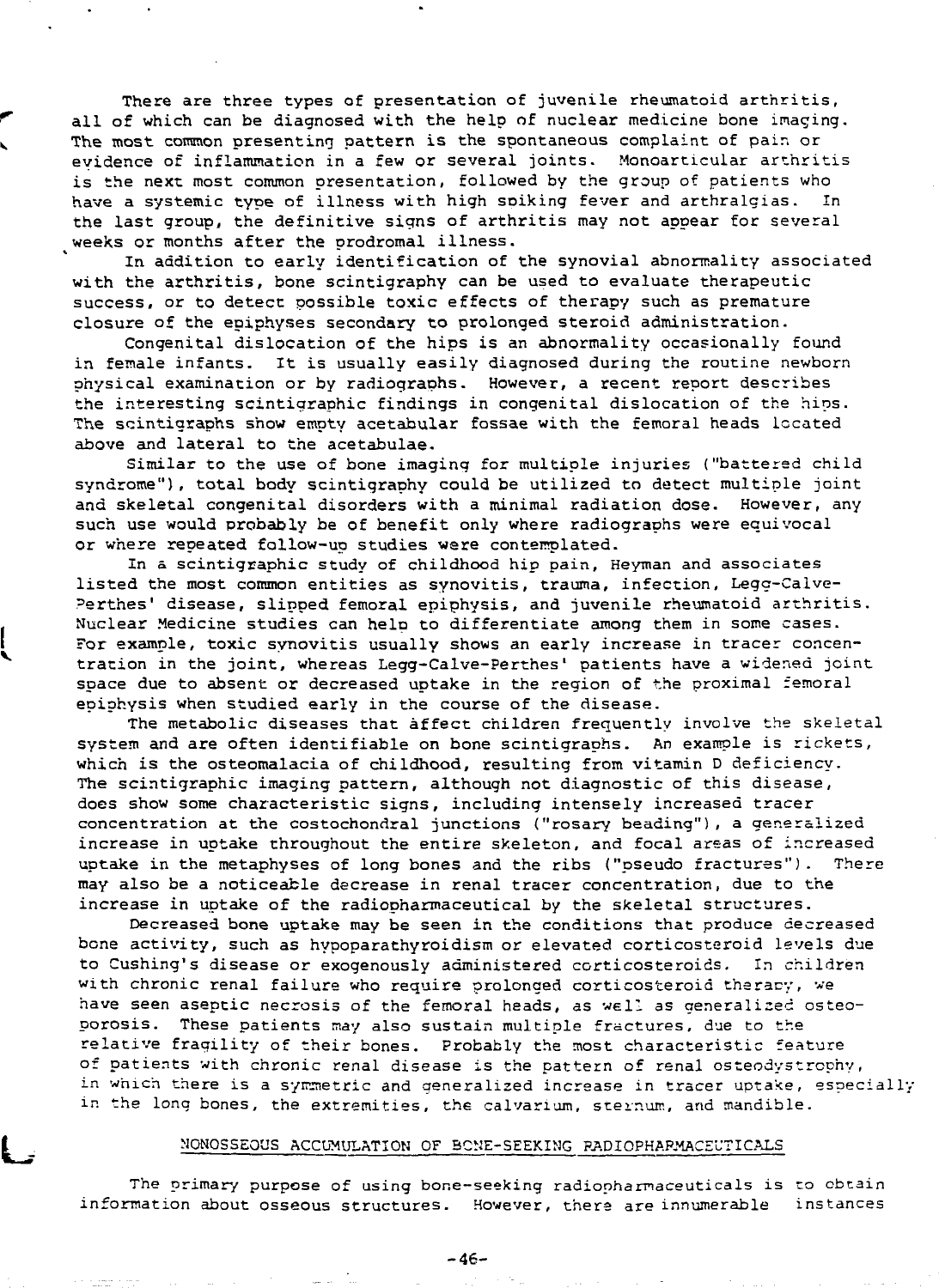when the tracer is seen to distribute or localize in soft tissues or specific organs other than bone. The nonosseous concentration of these agents nay be due to an abnormality of the organ involved or an etiology that is only indirectly related to the region or areas of increased concentration. Examples of organ abnormality are the localization of 99m-Tc-pyrophosnhate in injured myocardial tissue and the skeletal muscle uptake seen after muscle injury. The appearance of .increased tracer in the colon, stomach, and thyroid gland is usually due to faulty labeling of the radiooharmaceuticai and is an example of the nonpathologic accumulation of tracer in specific nonosseous tissues. A generalized increase in soft tissue accumulation may be seen when the radionuclide cannot be excreted normally from the body, as in advanced renal disease, or from the local area when venous obstruction is present.

A knowledge of the various forms and mechanisms of nonosseous tissue concentration can be very helpful in making clinical decisions about bone scintigraphs and, in many instances, can lead to a correct etiologic diagnosis.

#### REFERENCES

Silberstein, E.B, Nuclear orthopedics. J. Nucl. Med. , 21:997-999, 1980.

Rcsenthall, L., and Lisbona, R. Role of radionuclide imaging in benign bone and joint diseases of orthopedic interest. In: Nuclear Medicine Annual Vol. 1, edited by L-M. Freeman and H-S. Weissaann. Raver, Press, New York, 1980.

Roub, L.W., Gumerman, L.W., Hanley, E.N., Jr., Clark, M.W., Goodman, M. , ar.d Herbert, D.L. Bone stress: A radionuclide imaging perspective. Radiologv, 132:431-438. 1979.

Matin, P. Appearance of bone scans following fractures, including immediate and long-term studies. J. Nucl. Med., 20:1227-1231. 1979.

Matin, P., Lang, G., Carretta, R., Simon, G. Scintigraphic evaluation of muscle damage following extreme exercise. J Nucl Med 24:308-311..1983.

Matin, P. Bone scintigraphy in the diagnosis and management of traumatic injury. Sem in Nucl Med XIII:104-122. 1983. (contains 100 references).

Matin, P. Bone scanning of trauma and benign conditions. Nucl Med Annual 1982, edited by L.M. Freeman and Heidi S. Weissmann. Raven Press, New York-1982.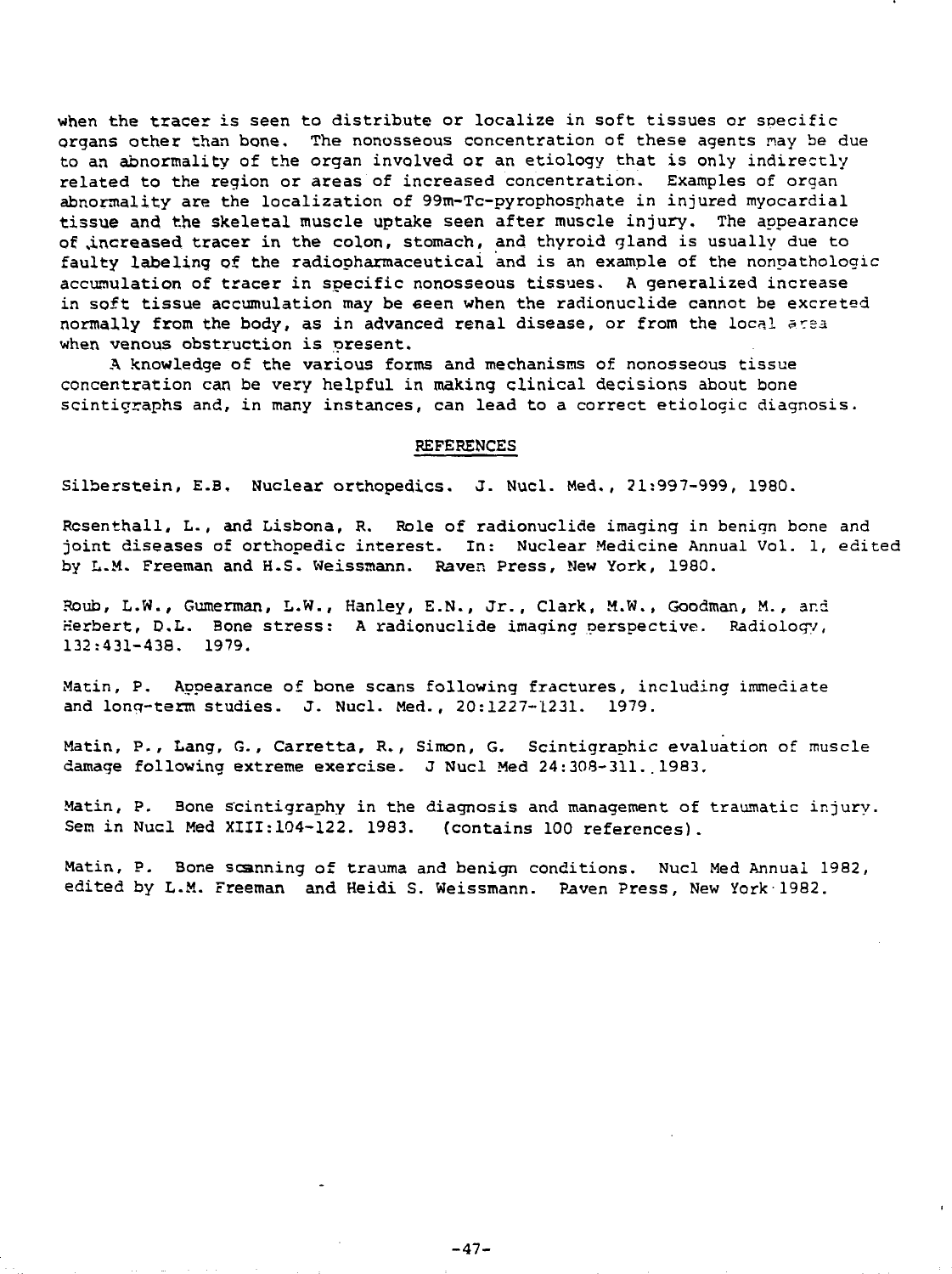# **GASTROESOPHAGEAL SCINTIGRAPHY**

 $\ddot{\phantom{a}}$ 

 $\ddot{\phantom{a}}$ 

**John H. Miller, M.D.** Associate Professor of Radiology University-of Southern California School of Medicine Head, Division of Nuclear Radiology Childrens Hospital of Los Angeles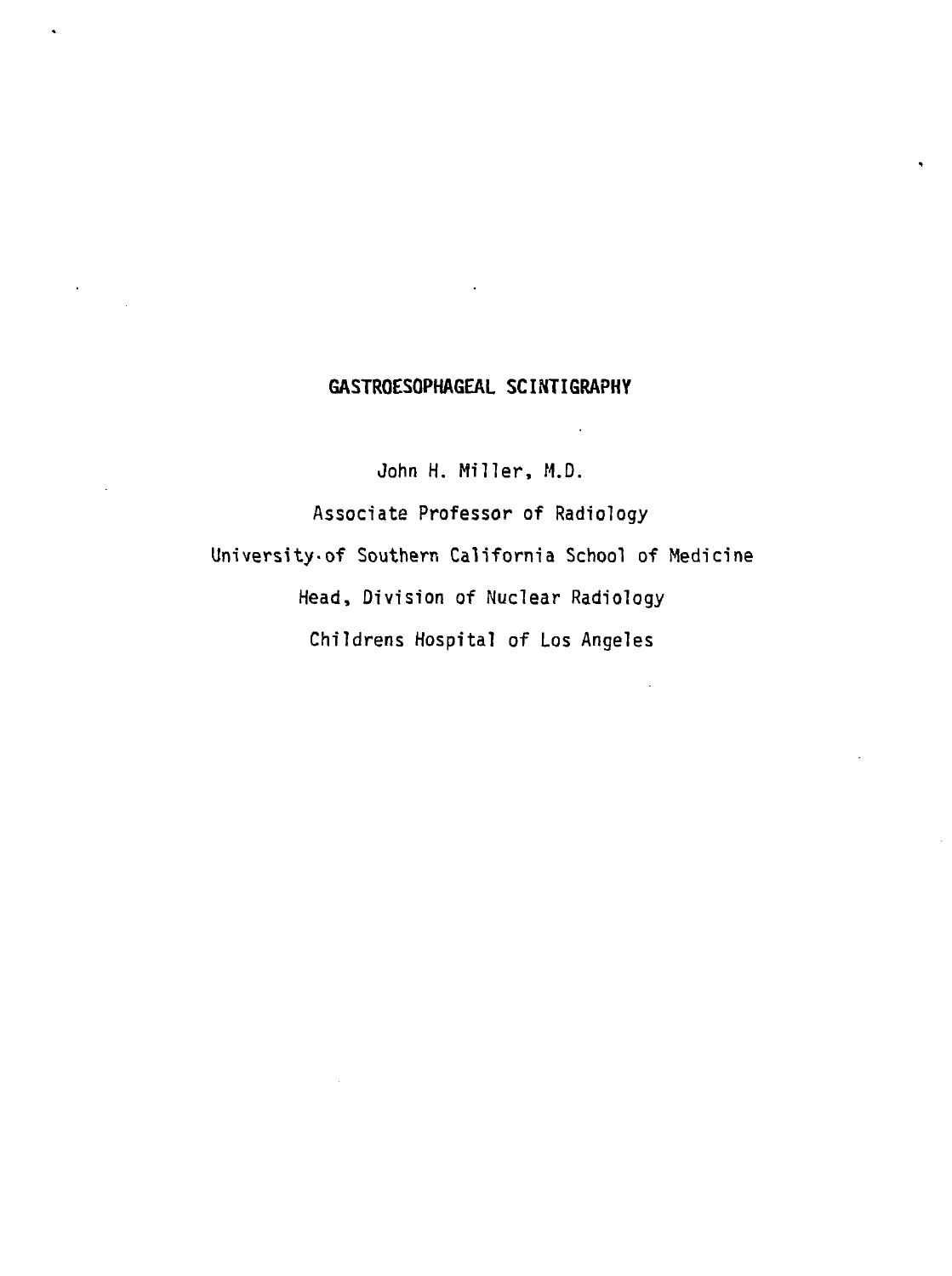**Gastroesophageal scintigraphy has become one of our more requested procedures. The majority of these are gastric emptying studies made for an assessment of gastric motility. During the conduct of the examination, an assessment for the presence of gastroesophageal reflux is made as well. The examination is conducted in the following manner: A normal meal for the infant is given to the patient which contains approximately 250 uCi of Technetium (Tc)-99m sulfur colloid. In specific instances this may be administered via nasogastric tube or gastrostomy tube. Older children and teenagers are fed a standard meal which also contains approximately 250 uCi of Tc-99m sulfur colloid. The patient is placed in the supine position and imaged anteriorly for 90 minutes. Five minute scintiphotos are obtained and data is acquired by computer interface at one minute intervals for this period. Following completion of the examination, the computer acquired study is dynamically reviewed, in a manner analogous to x-ray fluoroscopy, and ROIs are placed on the esophagus, body of the stomach, and the lung fields to assess for reflux, aspiration, and to determine gastric emptying. The total counts in the stomach at the first minute of the examination is used for a standard for subsequent emptying value determinations. A decay correction but no attenuation is utilized and the percent of gastric emptying is calculated (see worksheet). Any episodes of gastroesophageal reflux are evaluated as to time of occurrence, level of reflux (complete - to the level of the hypopharynx or incomplete retained within the esophagus). Also the time of residence of the refluxed activity in the esophagus is reported and all episodes of discernable reflux are mentioned. Emesis occurring during the conduct of the examination requires a recalculation based on the next sequential one minute acquisition as the baseline which is then decay corrected for the determination of emptying values. When faced with delayed gastric**  $\mathcal{L}^{\mathcal{A}}$ 

1000年1000年

1997年,1998年,1998年,1998年,1998年,1998年,1998年,1998年,1998年,1998年,1998年,1998年,1998年,1998年,1998年,1998年,1998

w C

 $\sim \frac{3}{3}$ 

 $\mathbb{R}^{\mathbb{Z}}$ 

 $\mathbf{1}$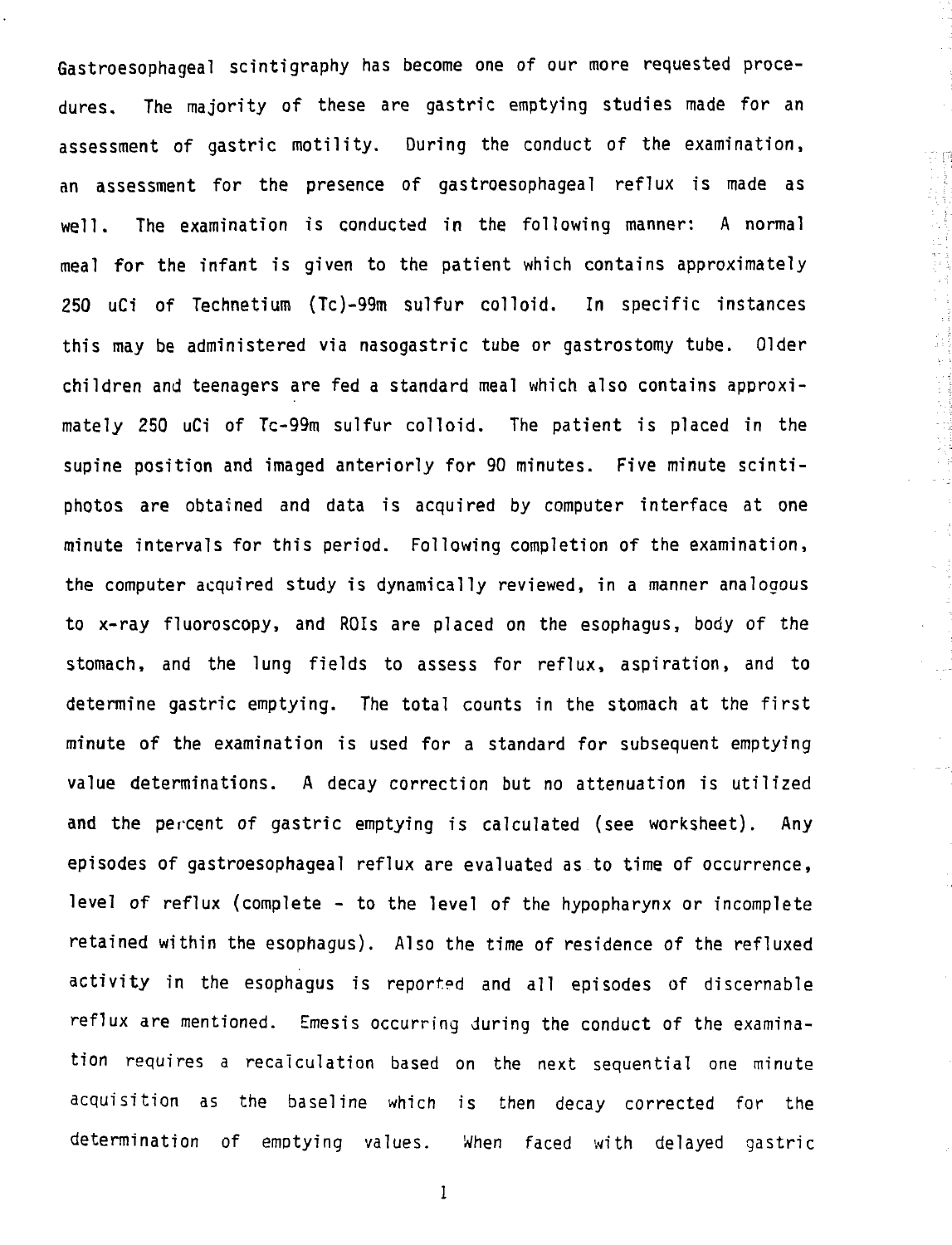**emptying, one must bear in mind that there is anatomic information available on these studies and evidence of malrotation should be sought. Often these examinations are conducted prior to and following the administration of a gastric stimulant such as metacopromide to determine the efficacy of that agent.**

**The advantages of gastrointestinal scintigraphy include the sensitivity of the procedure which is much more sensitive than gastrointestinal barium studies and almost as sensitive as the 24 hour pH probe, a more physiologic procedure than radiographic barium studies, longer periods of continuous observation, and the ability to detect small amounts of reflux and pulmonary aspiration. Furthermore, the procedure can be tailored to specific problems. There is no risk to the patient and the radiation delivered dose is dramatically less than radiographic barium studies. The disadvantages of gastrointestina<sup>1</sup> scintigraphy include low anatomic resolution. The inability of many surgeons to relate to the scintigraphic pictures. A certain population of patients which should have barium examinations prior to GI scintigraphy. These include tracheoesophageal fistulae, vascular rings, patients with pyloric stenosis, antral or duodenal webs, and those patients suspected of malrotation.**

**The next aspect of scintigraphic evaluation of the pediatric gastrointestinal tract includes the radionuclide esophagram and motility study. The examination is conducted in the following manner: Approximately 250 uCi of Tc-99m sulfur colloid are suspended in 10-15 cc of tap water or sterile saline (for those patients who have not eaten or who are suspected of tracheoesophageal fistulae). Older children, teenagers, or young adults receive approximately 30 cc of solution containing approxi-**

 $\overline{c}$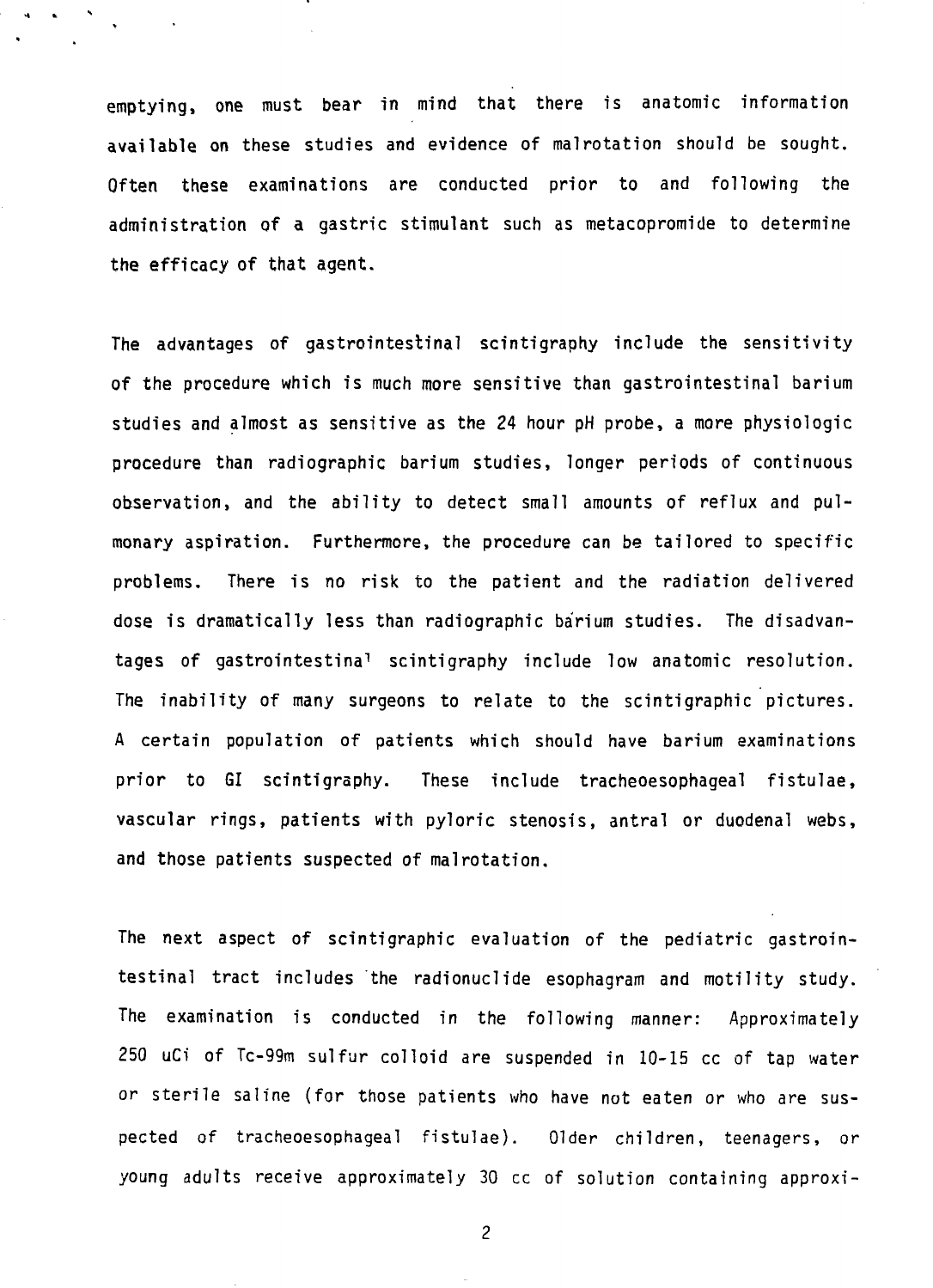**mately 250 uCi of Tc-99m sulfur colloid. A small tube is placed in the pharynx with the patient supine. Posterior imaging is utilized ar:d the 10-20 cc administered in a continuous bolus. Cooperative children are asked to swallow the bolus. Sequential scintiphotos are acquired at three second intervals and computer data is acquired at one second frame rate for 120 seconds. The study is reviewed dynamically, again in a manner analogous to x-ray fltioroscopy. Areas of interest are placed over the esophagus and the lung fields and motility patterns determined. Abnormalities seen in tracheoesophageal fistula and achalasia can be well demonstrated by this method. In patients with motor incoordination of the esophagus, this may be a manifestation of a generalized motor defect. Assessment for palatine incontinence should be made. The radionuclide esophagram may be used in the evaluation of patients with gastroesophageal stricture or colonic interposition.**

**Gastrointestinal bleeding in children is a difficult diagnostic problem. In infants and young children, our initial evaluation is the Meckel scan. This procedure should be performed in the following manner: The patient should be NPO for four hours prior to the examination. The patient is imaged in a steep LPO position with the detector parallel to the abdomen. The diagnosis of functioning ectopic gastric mucosa may be made only be demonstration of coincident appearance of activity in the body of the stomach and at the ectopic site. Evaluation of chronic gastrointestinal blood loss may necessitate the use of Tc-99m red blood cells (RBC) scintigraphy or Tc-99m sulfur colloid scintigraphy. I prefer the utilization of Tc-99m RBCs as there is much more anatomic information and sites of slow blood loss may be identified.**

3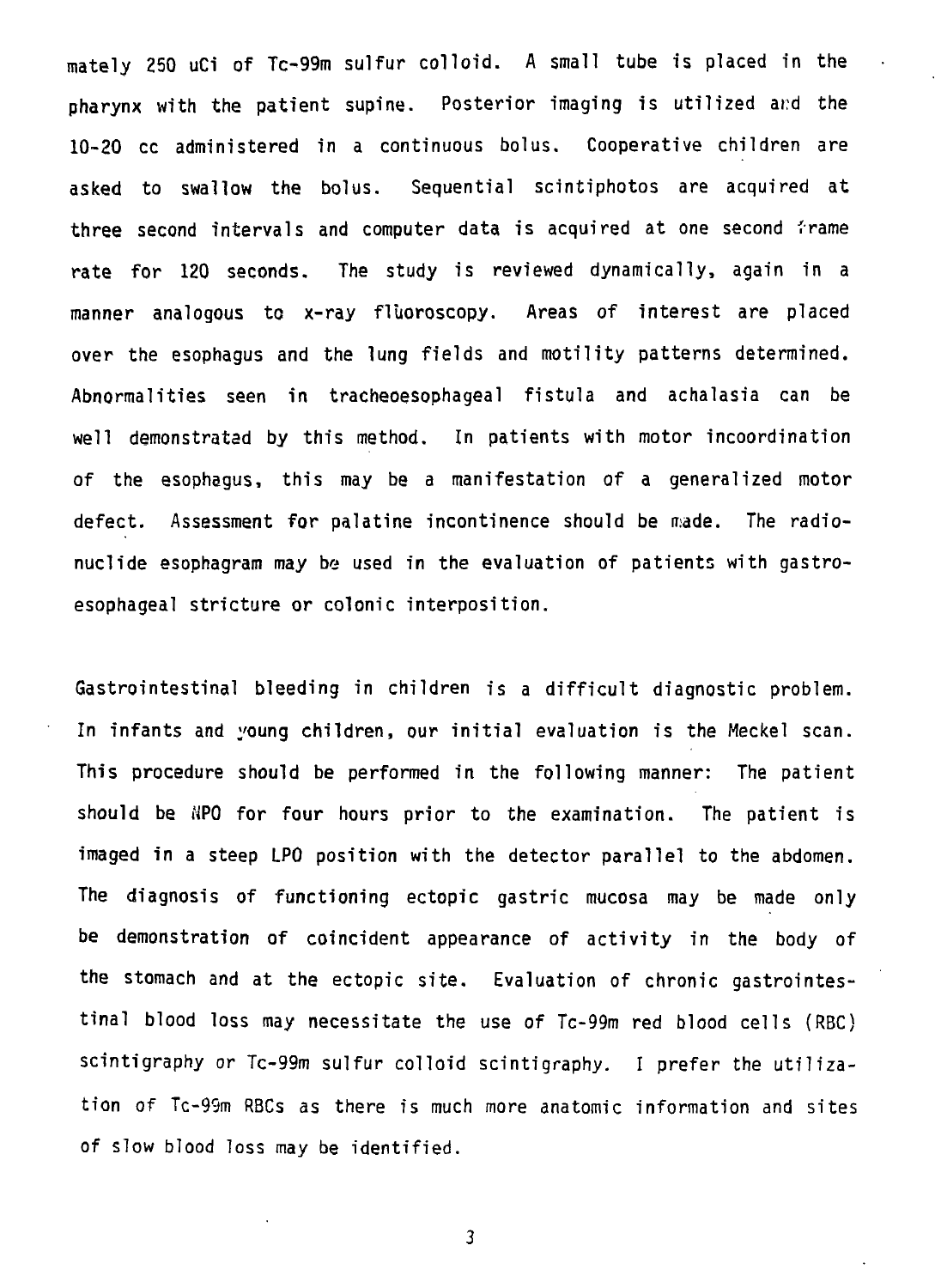**Inflammatory conditions in the abdomen may be addressed utilizing Indium-Ill white blood cells (WBC). In several patients at our institution, information derived from this study has been pivotal in their management. There is still a vital role for Gallium-67 scintigraphy, particularly for the evaluation of lesions of the upper gastrointestinal tract.**

 $\bullet$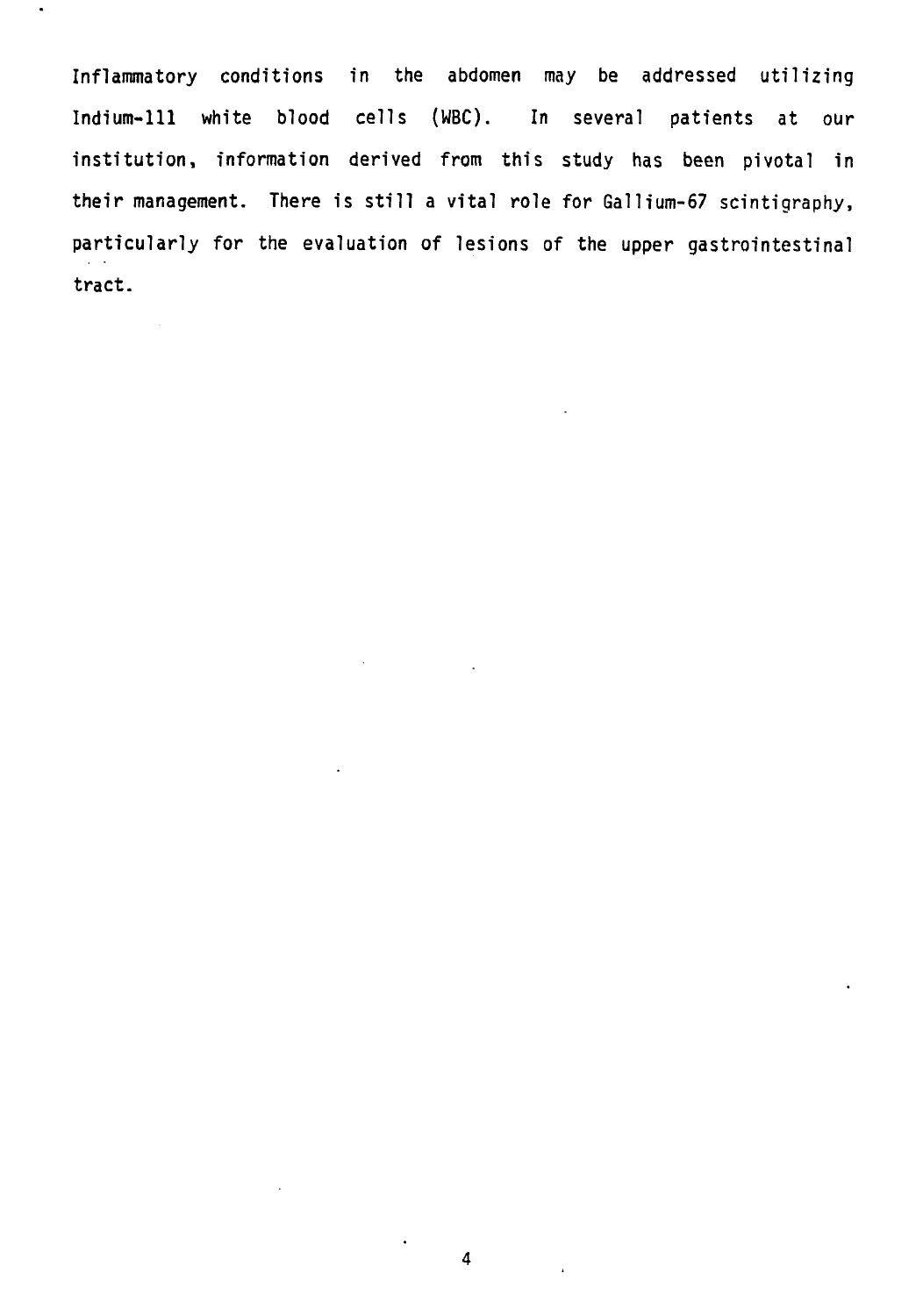# **GASTRIC EMPTYING,STUDIES**

| Date $\qquad \qquad$                                                        |                                           |                |  |        |    |                                   |              |        |
|-----------------------------------------------------------------------------|-------------------------------------------|----------------|--|--------|----|-----------------------------------|--------------|--------|
| Minute $1 -$ Gastric count:                                                 |                                           |                |  |        |    | (A)                               |              |        |
| $(A)$ X 0.89                                                                | <b>60 minute Standard</b>                 |                |  |        |    | (B) $\qquad \qquad \qquad$        |              |        |
| $(A)$ X 0.85                                                                | = 90 minute Standard                      |                |  |        |    |                                   |              |        |
| $(A) \times 0.81$                                                           | = 10 minute Delay                         |                |  |        |    | (D)                               |              |        |
| (This can be linked - $A \times 0.89 = B \times 0.95 = C \times 0.97 = D$ ) |                                           |                |  |        |    |                                   |              |        |
|                                                                             | Calculations (retained gastric activity): |                |  |        |    |                                   |              |        |
|                                                                             | 60 minute gastric observed/B              | $\blacksquare$ |  |        |    | $(E)$ $\qquad \qquad$             |              |        |
|                                                                             | 90 minute gastric observed/C              | $\Rightarrow$  |  |        |    | (F)                               | $\mathbf{z}$ |        |
| 10 minute delayed observed/D                                                |                                           | $=$            |  |        |    | $\overline{z}$ (G) $\overline{z}$ |              |        |
|                                                                             |                                           |                |  |        |    |                                   |              |        |
| GASTRIC EMPTYING at:                                                        |                                           |                |  |        |    |                                   |              |        |
| $60$ minute = $100 - E$                                                     |                                           | ÷              |  |        |    |                                   | Z.           |        |
| 90 minute = $100 - F$                                                       |                                           | $=$            |  |        |    |                                   | z.           |        |
| 10 minute delayed = $100 - G$                                               |                                           | $\equiv$       |  |        |    |                                   | z            |        |
| Reflux observed at:                                                         |                                           |                |  |        |    |                                   |              | minute |
| Aspiration:                                                                 |                                           |                |  | yes    | no |                                   | (oircle one) |        |
| Esophageal motility study:                                                  |                                           |                |  | yes    | no |                                   | (circle one) |        |
| Motility:                                                                   |                                           |                |  | normal |    | abnormal                          | (circle one) |        |

à.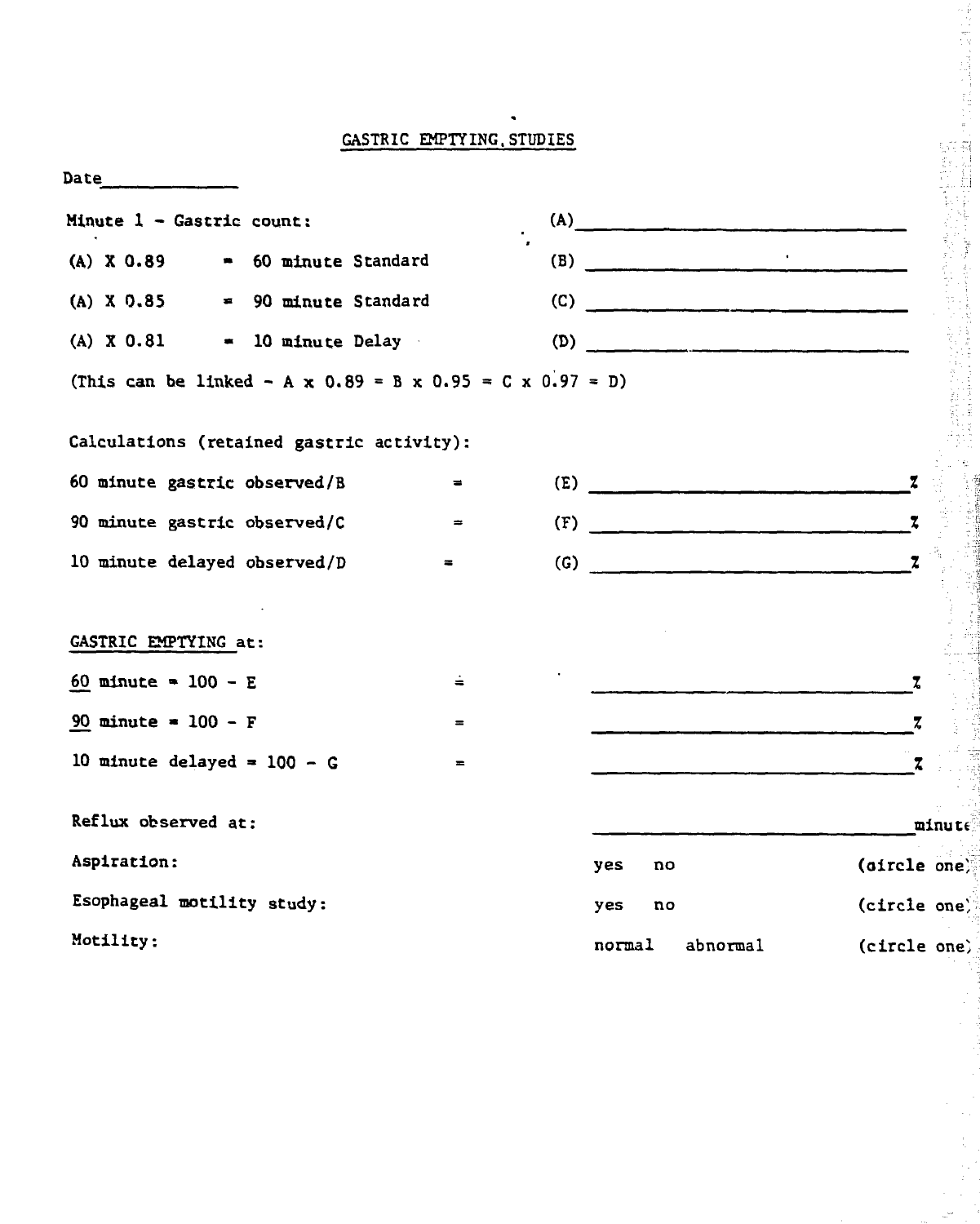#### **GASTROINTESTINAL EMPTVINC STUDY**

- **1. STANDARD MEAL FOR INFANTS (FORMULA, FOOD, THICKENED FEEDINGS, CARDIAC FORMULA OR EVEN MOTHER'S MILK) IS GIVEN TO THE PATIENT. THIS IS ADMINISTERED BY MOUTH, BY NASO-GASTRIC TUBE, VIA GASTROSTOMY TUBE. OLDER CHILDREN AND TEENAGERS ARE FED A STANDARD MEAL CONSISTING OF ONE EGG SALAD SANDWICH, 100 GRAMS OF SLICED PEACHES, AND 240 cc OF APPLE JUICE.**
- **2. PATIENT IS PLACED IN THE SUPINE POSITION, USUALLY FLAT ON THE TABLETOP UNLESS THIS IS CONTRAINDICATED. THE PATIENT IS IMAGED ANTERIORLY FOR 90 MINUTES. FIVE MINUTE 300,000 COUNT SCINTIPHOTOS ARE OBTAINED. DATA IS ACQUIRED BY COMPUTER INTERFACE AT ONE MINUTE INTERVALS IN WORD MODE.**
- **3. PRIOR TO INITIATION OF THE 90 MINUTE STUDY, THE TECHNOLO-GIST MAKES AN ASSESSMENT OF THE ACTIVITY WITHIN THE STOMACH AND SMALL BOWEL. THIS IS ONLY GERMANE FOR THOSE PATIENTS WHO HAVE BEEN FED VIA NASOGASTRIC TUBE OR GASTROSTOMY TUBE. FOLLOW-ING COMPLETION OF THE EXAMINATION, IF THERE APPEARS TO BE DELAYED GASTRIC EMPTYING, THE PATIENT IS PLACED IN THE UP-RIGHT POSITION FOR TEN MINUTES OR IS ALLOWED TO AMBULATE FOR TEN MINUTES. FOLLOWING THIS, THE PATIENT IS PLACED AGAIN UNDER THE CAMERA AND A DELAYED SCINTIPHOTO IS OBTAINED. THIS IS USEFUL FOR THE ASSESSMENT OF THE EFFECTS OF POSTURE ON GASTRIC EMPTYING.**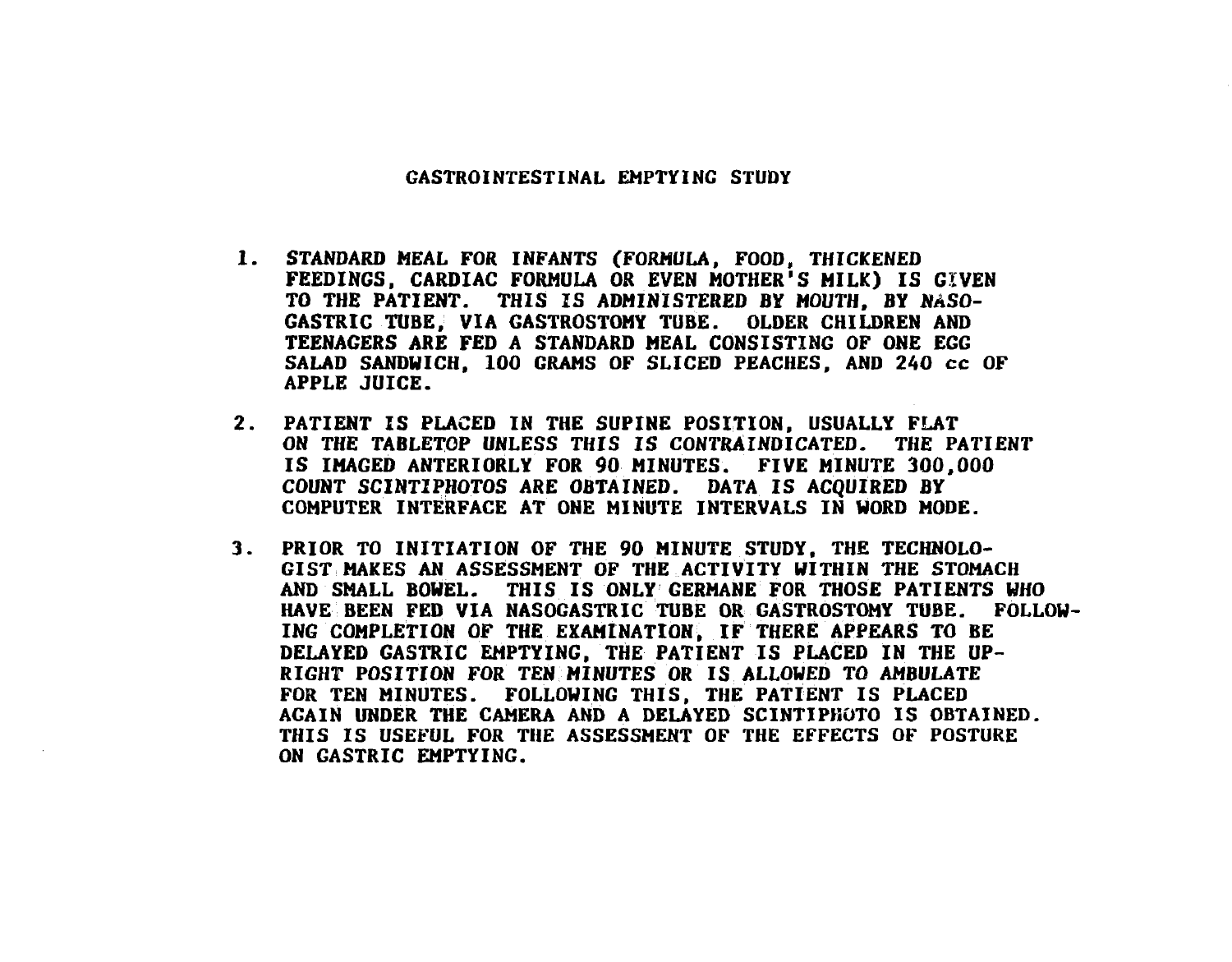#### **GASTROINTESTINAL EMPTYING STUDY**

- **4. FOLLOWING COMPLETION OF THE EXAMINATION, THE COMPUTER ACQUIRED STUDY IS REVIEWED DYNAMICALLY, IN A MANNER ANALOGOUS TO X-RAY FLUOROSCOPY.**
- **5. AREAS OF INTEREST ARE PLACED ON THE ESOPHAGUS, THE BODY OF THE STOMACH, AND THE RIGHT AND LEFT LUNG FIELDS TO ASSESS FOR GASTROESOPHACEAL REFLUX, GASTRIC EMPTYING, AND PULMONARY ASPIRATION.**
- **6. BECAUSE OF THE SMALL SIZE OF THE MAJORITY OF OUR PATIENTS, NO ATTENUATION CORRECTION IS UTILIZED. THE ONE MINUTE DOSE IS DECAY CORRECTED FOR 60 AND 90 MINUTES AND USED AS A STANDARD FOR DETERMINATION OF EMPTYING VALUES. IN OUR LABORATORY, WE CONSIDER THE MINIMAL VALUES TO BE 45% AT 60 MINUTES AND 60% AT 90 MINUTES.**
- **7. REFLUX IS REPORTED AS BEING COMPLETE (TO THE LEVEL OF THE INTROITUS OF THE ESOPHAGUS AND/OR HYPOPHARYNX) OR INCOMPLETE. ALL EPISODES OF REFLUX, EVEN THOSE INTO THE DISTAL ESOPHAGEAL SEGMENT ARE REPORTED AS POSITIVE STUDIES FOR REFLUX. THIS IS OF PARTICULAR IMPORTANCE IN THOSE INDIVIDUALS WITH ASTHMA.**
- **8. IF THE PATIENT EXPERIENCES AN EPISODE OF EMESIS. THIS IS REPORTED AND A NEW ONE MINUTE VALUE IS OBTAINED AND A CORRECTION INSTITUTED.**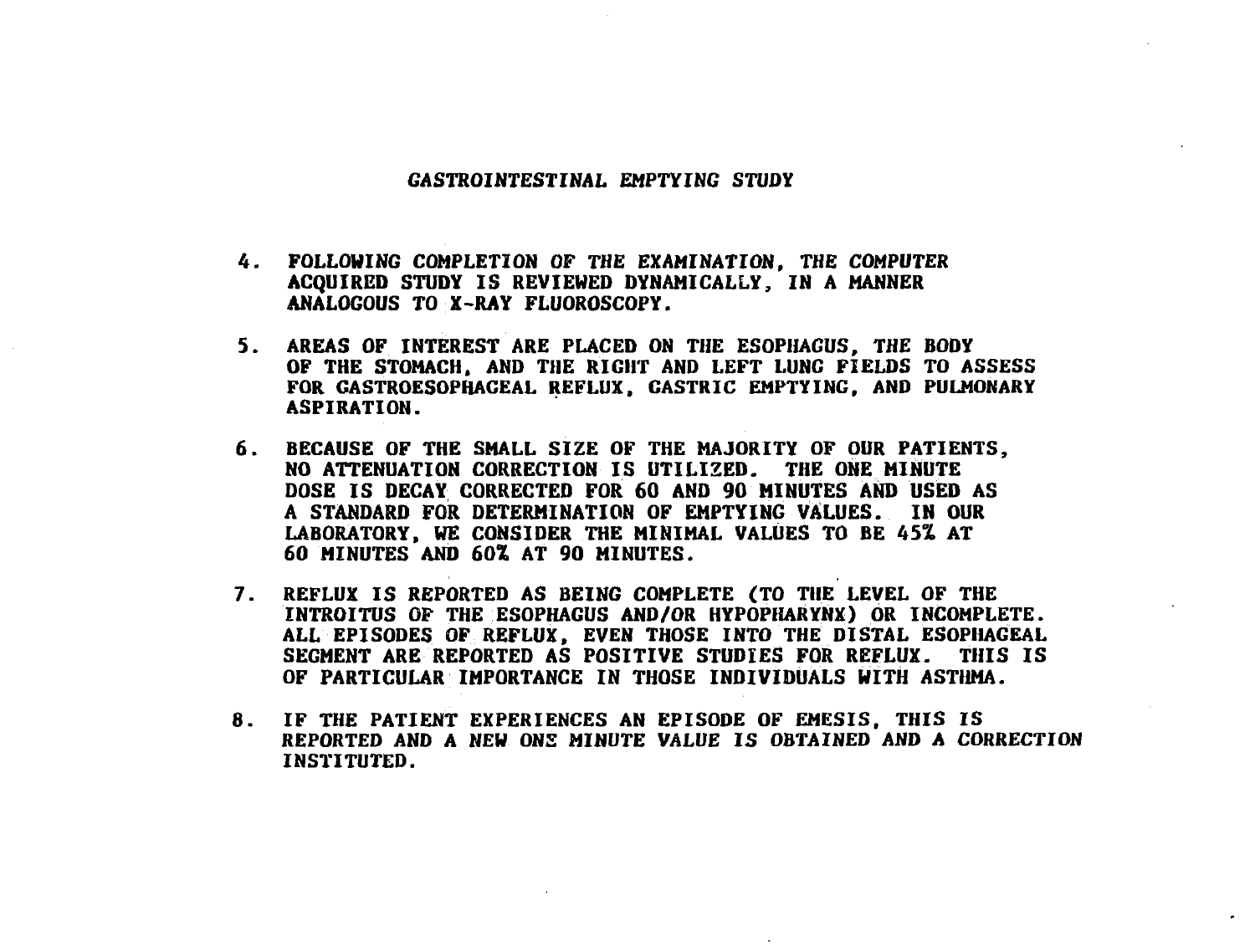# **CASTROESOPIIAGEAL MOTILITY STUDY**

- **1. IN THOSE INDIVIDUALS SUSPECTED OF TRACHEOESOPHAGEAL FISTULA OR WHO HAVE NOT TAKEN FOOD BY MOUTH, STERILE SALINE IS UTILIZED. IN THOSE INDIVIDUALS IN WHOM FOOD IS NORMALLY TAKEN BY MOUTH, THE TRACER IS SUSPENDED IN TAP WATER. APPROXIMATELY 250 uCi ARE UTILIZED.**
- **2. A 19 GAUGE SCALP VEIN NEEDLE TUBE IS UTILIZED. THIS IS CUT IN A MANNER TO ALLOW IT TO REACH THE HYPOPHARYNX.**
- **3. WITH THE PATIENT SUPINE AND THE GAMMA CAMERA CRYSTAL POSTERIOR TO THE PATIENT, THE 10-20 CC IS ADMINISTERED IN A CONTINUOUS BOLUS. IN OLDER CHILDREN AND TEENAGERS, 30 CC IS PLACED IN THE MOUTH AND THE PATIENT IS INSTRUCTED TO SWALLOW THIS IN ONE BOLUS FOLLOWED BY TWO DRY SWALLOWS.**
- **4. SEQUENTIAL SCINTIPHOTOS ARE ACQUIRED AT THREE SECOND INTERVALS. COMPUTER ACQUISITION IS PERFORMED AT A ONE SECOND FRAME RATE IN BYTE MODE FOR A MAXIMUM OF 180 SECONDS. AREAS OF INTEREST ARE PLACED ON THE UPPER, MID, AND LOWER ESOPHAGUS, BODY OF THE STOMACH, AND BOTH LUNG FIELDS.**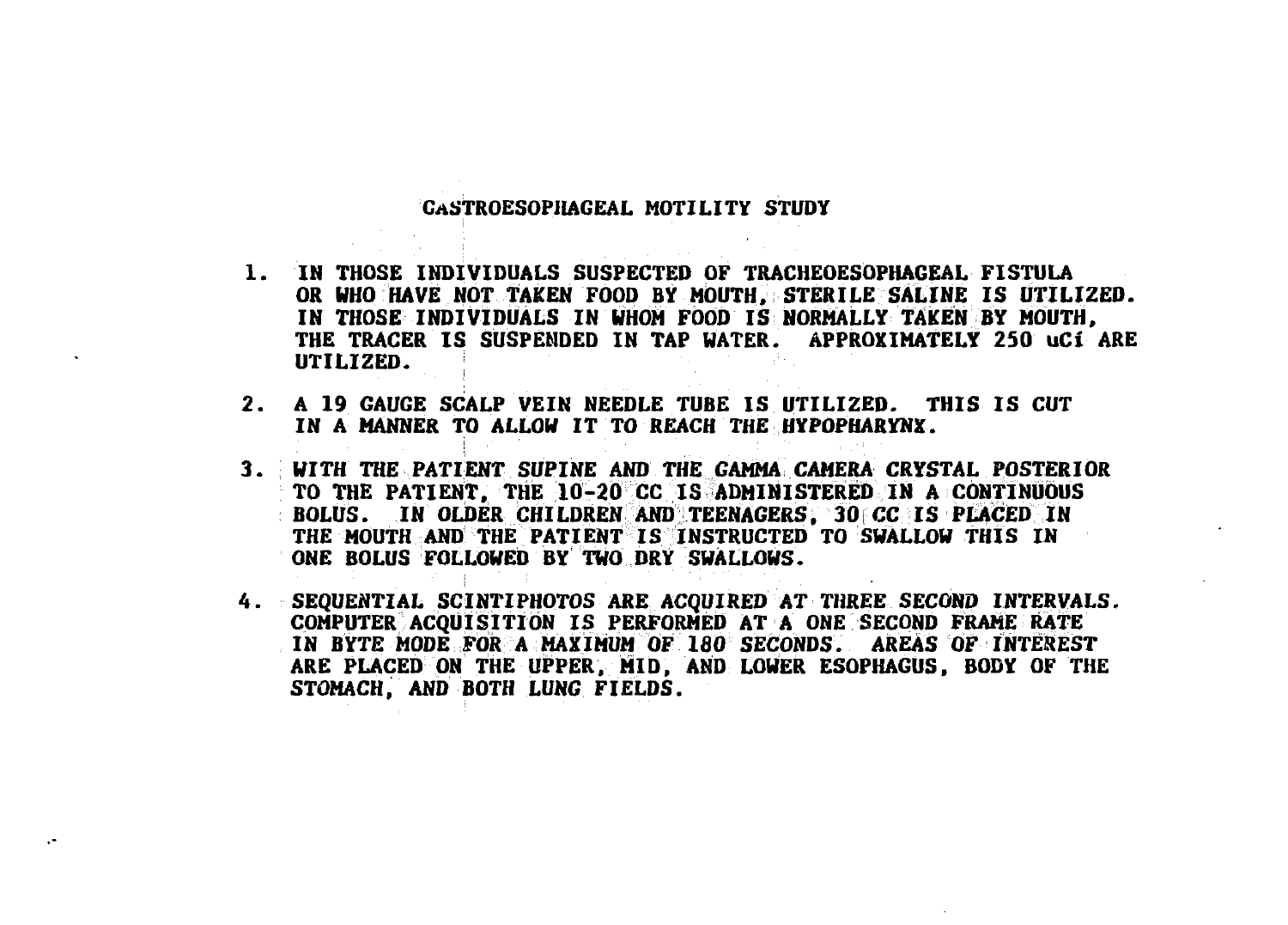# **MECKEL SCINTIGRAPHY**

 $\sim$ 

**NPO FOUR HOURS (MINIMUM PRIOR TO STUDY) PATIENT IN STEEP (75° - 80°) LPO POSITION DIAGNOSIS MAY BE MADE ONLY BY DEMONSTRATION OF COINCIDENT APPEARANCE OF ACTIVITY IN THE BODY OF THE STOMACH AND THE ECTOPIC SITE**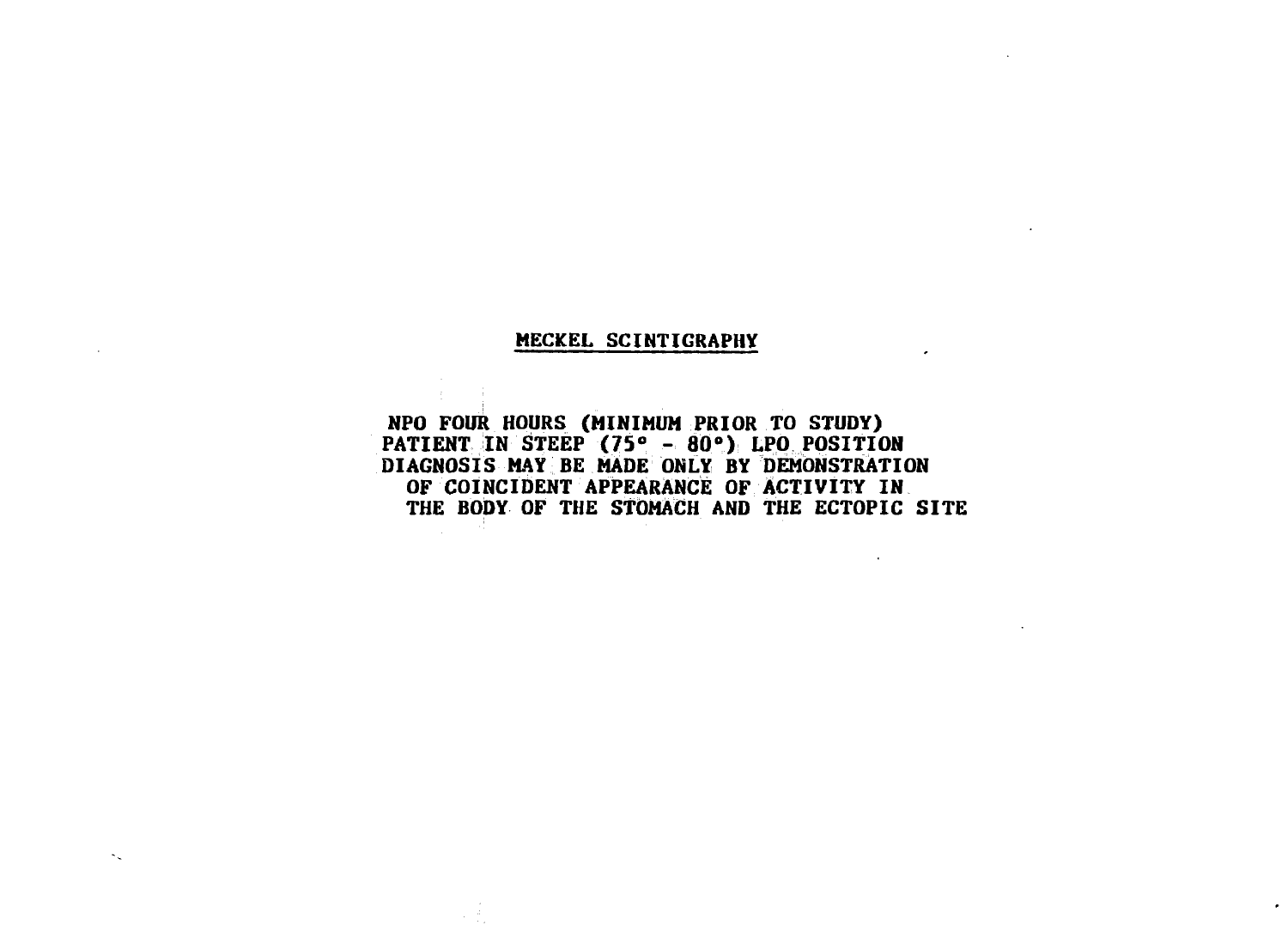# PEDIATRIC TUMORS

ASLAM R. SIDDIQUI, M.D.

Annual Incidence - 12.1/100,000 white children 9.3/100,000 black children 6,000 - 7,000 new cases every year

Male to female ratio  $-1.1:1$  (1:1 in neonates) Common tumors under 5 years of age - acute lymphocytic leukemia neuroblastoma, Wilms' tumor retinoblastoma, liver malignancies Common tumors over 10 years of age - Hodgkin's and non-Hodgkin's lymphomas, bone malignancies, testicular malignancies Overall most common pediatric tumors - leukemia, central nervous system, lymphomas, neuroblastoma, kidney, soft tissue, bones

 $\Lambda$ 

Neuroblastoma - As many as half of the patients have skeletal metastases at presentation. Bone scans are very helpful. Sequential imaging during the first 20 minutes after the injection provide information about the effects of the primary tumor on renal anatomy and physiology. These early images are also helpful in distinguishing intrarenal from extrarenal masses. Patency and displacement of inferior vena cava can be assessed if the injection is made in the foot.

Metaphysis is a common site of metastatic spread from neuroblastoma. Growth plates should be examined carefully; as the only evidence of abnormality may be a change in shape or blurring of the margins. Orbit is another frequent site of metastasis. Metastatic spread can be symmetrical and the radiotracer uptake in the lesions may be only slightly more than that in normal bones. "Cold" defects may be present. In approximately 69% of the patients, the primary tumor accumulates the bone imaging agent. This uptake most likely is a reflection of calcium turnover, rather than the amount present. About 90% of the neuroblastomas have calcifications as documented by plain radiographs, CT, or histology. Soft tissue or liver metastases generally do not accumulate bone tracers.

Tc-99m sulfur colloid bone marrow scanning is very useful in the detection of sites of tumor involvement. The scan acts as a guide for marrow biopsy and often makes interpretation of the bone scan easier. Liver metastases are generally multiple, small and vascular. The more common liver scan abnormality is the mass effect from the primary tumor. The retroperitoneai neuroblastoma on the right displaces the liver anteriorly and medially. Neuroblastoma on the left, if large, displaces the spleen anteriorly.

 $\mathbf{1}$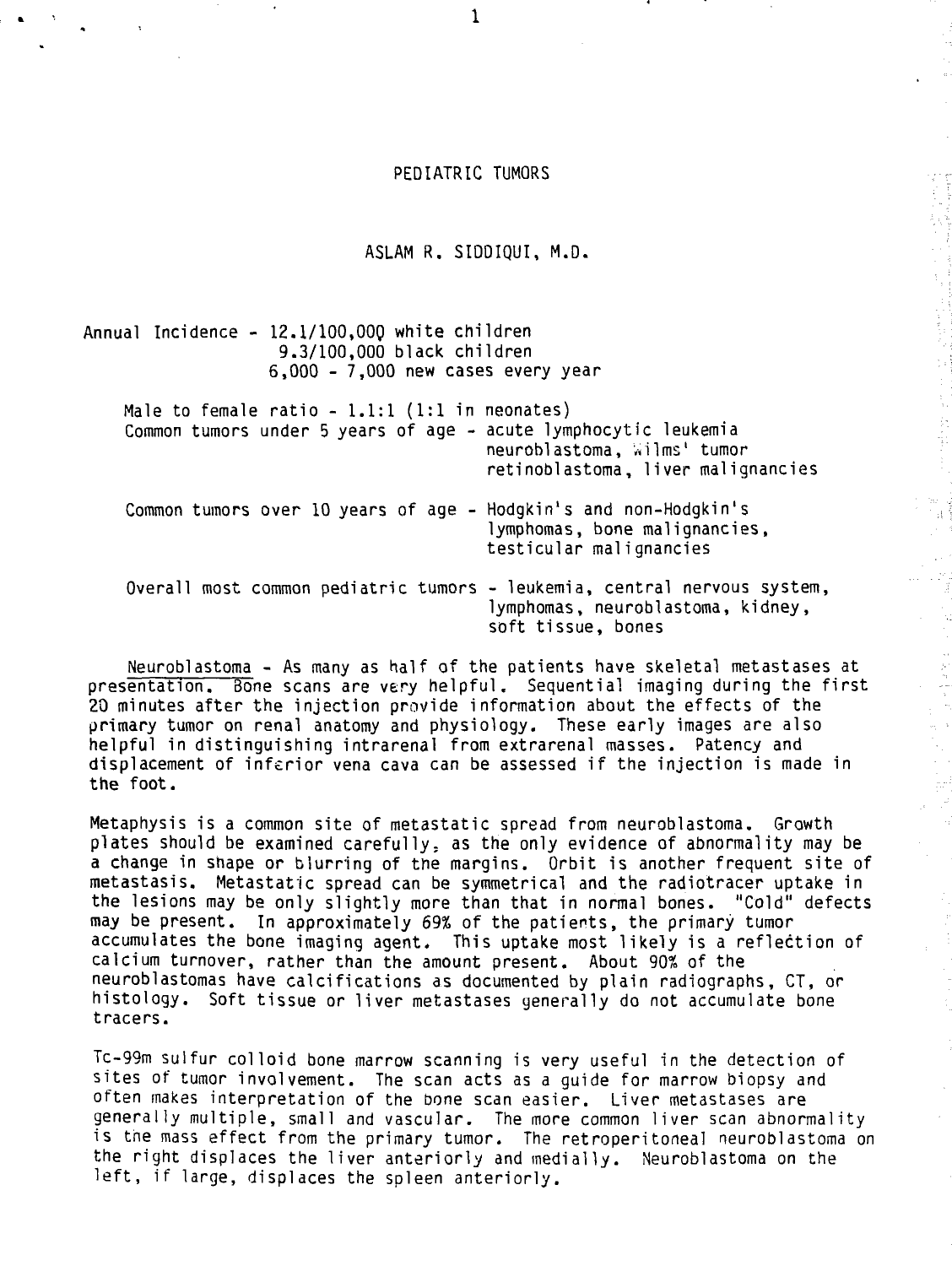It has been suggested that gallium scanning be used as a prognostic indicator: it appears that primary neuroblastomas that concentrate gallium have poorer prognosis compared to nongallium avid ones. The activity of gallium in the tumor is not related to the stage of the disease.

MIBG localizes in the chromaffin cells. 1-123 and 1-131 labeled MIBG can be used both in the diagnosis and therapy of patients with widespread neuroblastomas,

Lymphomas and Leukemias - The sensitivity of gallium scanning in childhood Hodgkin's and non-Hodgkin's lymphomas is reported to be 87%, with a specificity of 100%. Burkitt's lymphoma he'ads the list. Sensitivity decreases during and after therapy; the gallium scan generally parallels the course of the disease. It confirms remissions and detects recurrences reliably. The problematic areas are liver and spleen. They usually are involved diffusely and since they accumulate considerable amounts of gallium normally, it is difficult to detect somewhat more than normal uptake in these organs. In our experience, histiocytic lymphomas often involve the liver focally.

In acute leukemia, the most common finding is that of gallium bone scan, where there is increased uptake in bone marrow at the expense of normal sites. Other scan findings include uptake in the lymph nodes and kidneys, focal bone uptake and prominent uptake in live and spleen.

Liver-spleen scans may show increased activity in spleen compared to liver, focal defects in liver and spleen, and apparent defect in the porta hepatis due to enlarged lymph nodes in that region.

Skeletal metastases are uncommon. When they occur, they are more often diffuse than focal and the involvement is mainly in the extremities near the joints. Bone and bone marrow scans are the diagnositc modalities of choice.

Bone Tumors - Osteosarcoma and Ewing's sarcoma are the two most common childhood primary bone tumors and the diagnosis is usually made by plain radiographs. On bone scans, both tumors are hypervascular and have marked uptake of the radiotracer. The uptake in primary osteosarcoma is more likely to be patchy than in Ewing's sarcoma. Bone metastases are present in about 5% of the patients with osteosarcoma at presentation but the prevalence approaches 40% during followup. Bone scan is extremely sensitive with the detection rate approaching 100%. Since osteosarcomas are osteoid - producing tumors, lungs and other soft tissue metastases often accumulate bone - imaging agent. Uptake of the radiotracer in lung metastases is seen in 43%, rarely bone scan is the first evidence of pulmonary metastases. Hypertrophic pulmonary osteoarthropathy in association with pulmonary metastases is rare in children. When present, it has typical appearance on bone scan, showing increased linear accumulation of radiotracer in the long bones. In Ewing's sarcoma skeletal (11%) and pulmonary (11%) metastases may exist at initial examination; during followup they occur in 45% to 60% of patients. Bone scanning is very sensitive and detects virtually ail sites of bone metastases. Soft tissue or lung metastases, as well as primary extraosseous Ewing's sarcomas generally do not accumulate bone radi otracer.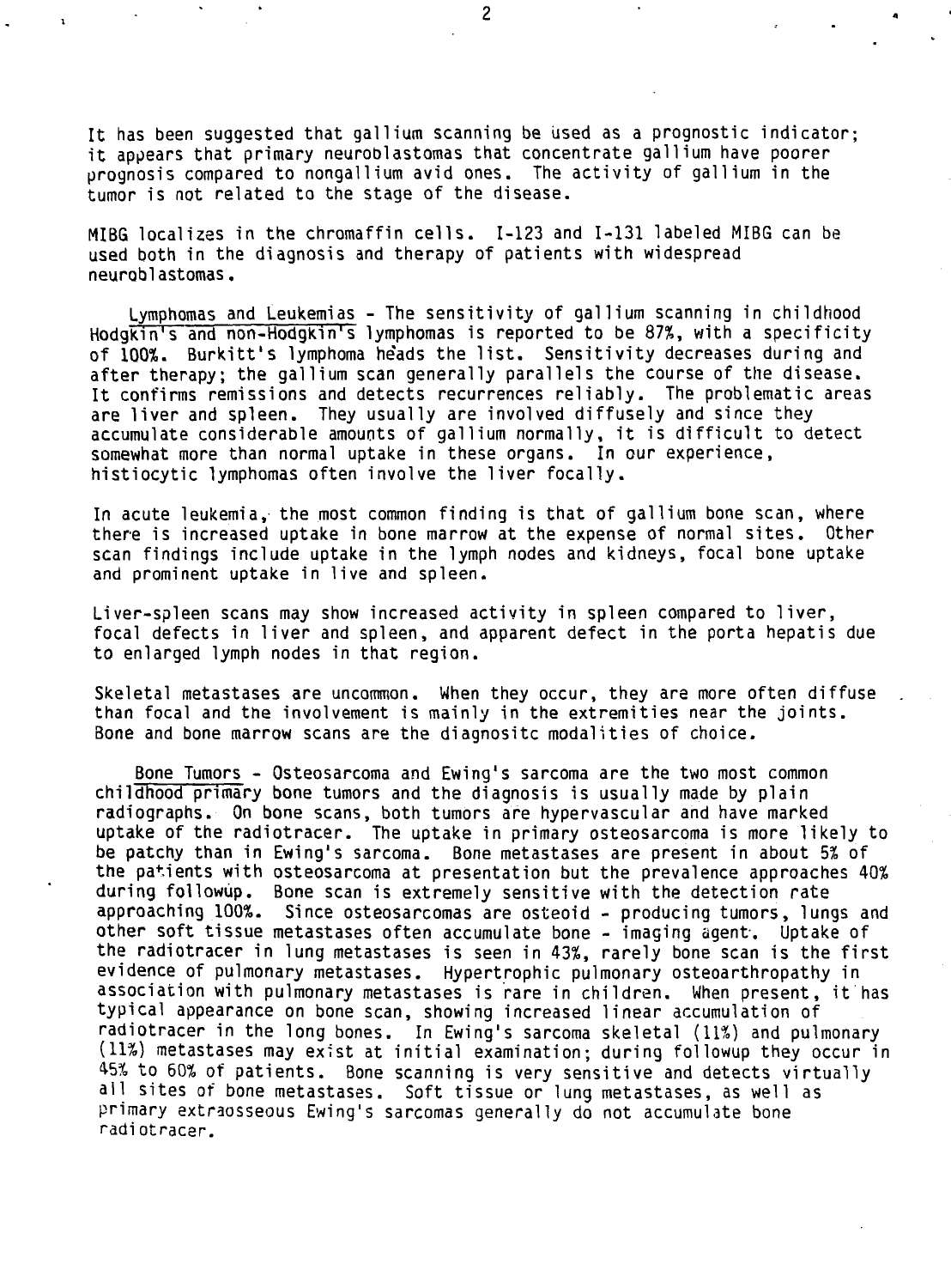Wilms' Tumor - On renal scans, these tumors appear as areas of decreased radiotracer accumulation reflecting the replacement of normal renal parenchyma. The main use of renal scanning is in differentiating intrarenal from extrarenal mass. Wilms' tumor is bilateral in 5-10% of patients. Serial Tc-DMSA scans document compensatory hypertrophy, as well as detect asynchronous presentation of bilateral disease.

After lungs, liver is the second most common site of metastases. Liver scans can be used to detect metastases, as well as local effects of the tumor (invasion or displacement).

Skeletal metastases are rare; they occur in patients who have tumors with clear cell histology. If the bone scan is performed, the injection should be in the foot to evaluate inferior vena cava and early renal images should be obtained. Approximately 5% of the Wilms' tumors accumulate bone tracer.

Complications of therapy - Radiation produces liver defects (radiation hepatitis) corresponding to the therapy port. The part of skeleton in the radiation field shows decreased tracer uptake on bone marrow, bone and gallium scans. Transient intense accumulation of gallium in the salivary glands is seen immediately after radiation to the cervical region. Myocardial uptake of bone tracer may be seen after mediastinal irradiation. Lung and gallium scans may show evidence of restrictive lung disease and pneumonitis after radiation to the chest. There is decreased uptake of renal imaging agents and increased uptake of bone tracers in the irradiated segment of kidneys.

Chemotherapy induced pulmonary toxicity is best assessed with gallium scanning. The effect of cardiotoxic agents can be monitored by radionuclide left ventricular ejection fraction measurements. Renal problems, such as acute tubular necrosis, uric acid nephropathy, etc., are diagnosed by DTPA renal and bone scans.

Infective complications are imaged using gallium scanning in patients with nongallium avid tumors and by In-Il l labeled white blood cells.

#### ADDITIONAL READING

Siddiqui AR: Nuclear Imaging in Pediatrics. Year Book Medical Publishers, Chicago 1985